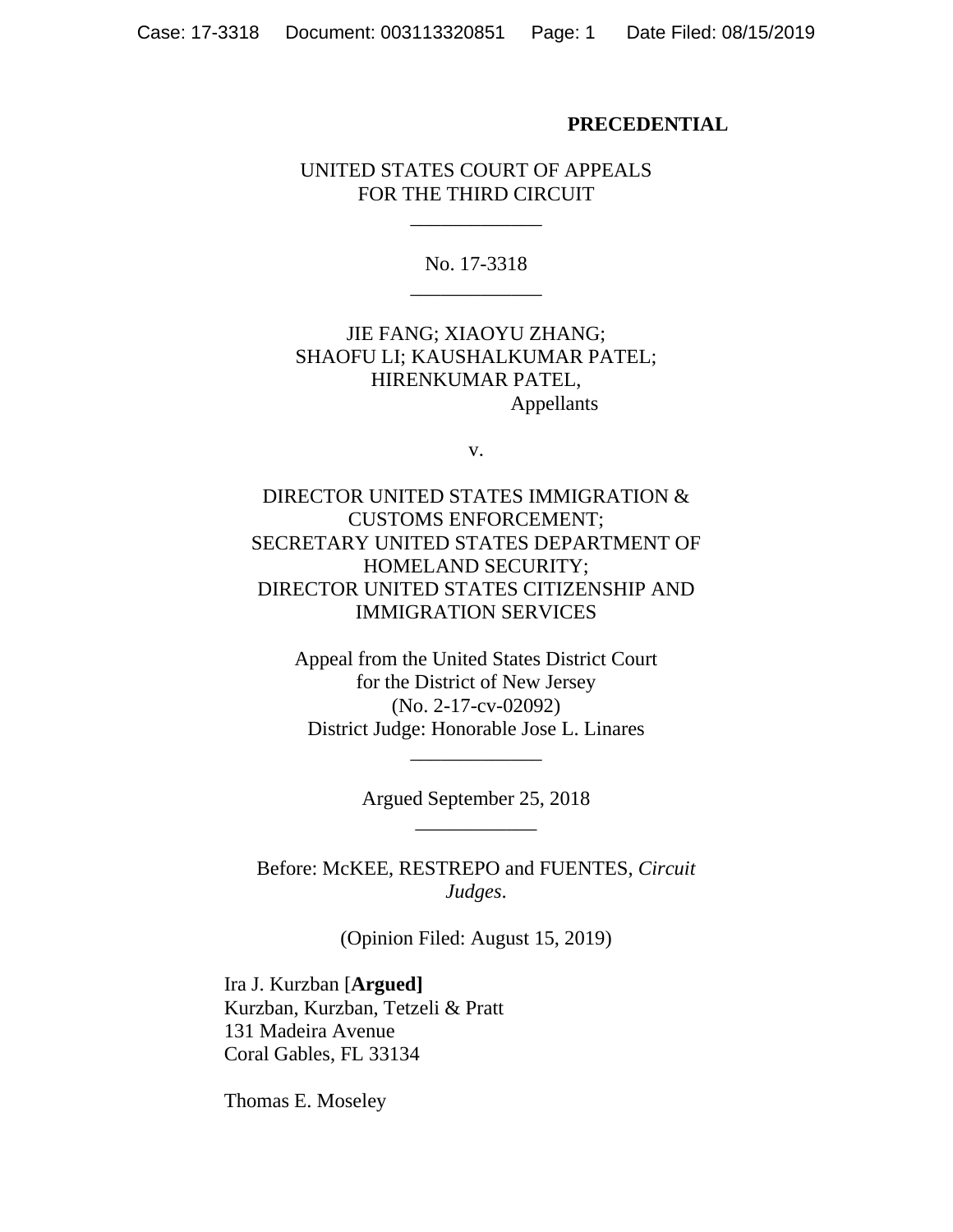One Gateway Center Suite 2600 Newark, NJ 07102

*Attorneys for Appellants*

Daniel W. Meyler Office of United States Attorney 970 Broad Street Room 700 Newark NJ, 07102

Joshua S. Press **[Argued]** United States Department of Justice Office of Immigration Litigation P.O. Box 868 Ben Franklin Station Washington, DC 20044

*Attorneys for Appellees*

# OPINION OF THE COURT

McKee, Circuit Judge

According to its website, the University of Northern New Jersey "was founded in 2012 after several years of witnessing the challenges inexperienced graduates face in a diverse and global job market."<sup>1</sup> It was purportedly "nationally accredited by the Accrediting Commission of Career Schools and Colleges and the Commission on English Language Accreditation" and "certified by the U.S. Department of Homeland Security, Student and Exchange Visitor Program to educate international students."<sup>2</sup> The site listed the President as Dr. Steven Brunetti, Ph.D., and included a message from Dr.

<sup>1</sup> *History of UNNJ*, UNIVERSITY OF NORTHERN NEW JERSEY, https://web.archive.org

/web/20160312141506/http://www.unnj.edu/history-of-unnj (last visited July 19, 2019).

<sup>2</sup> *Id.*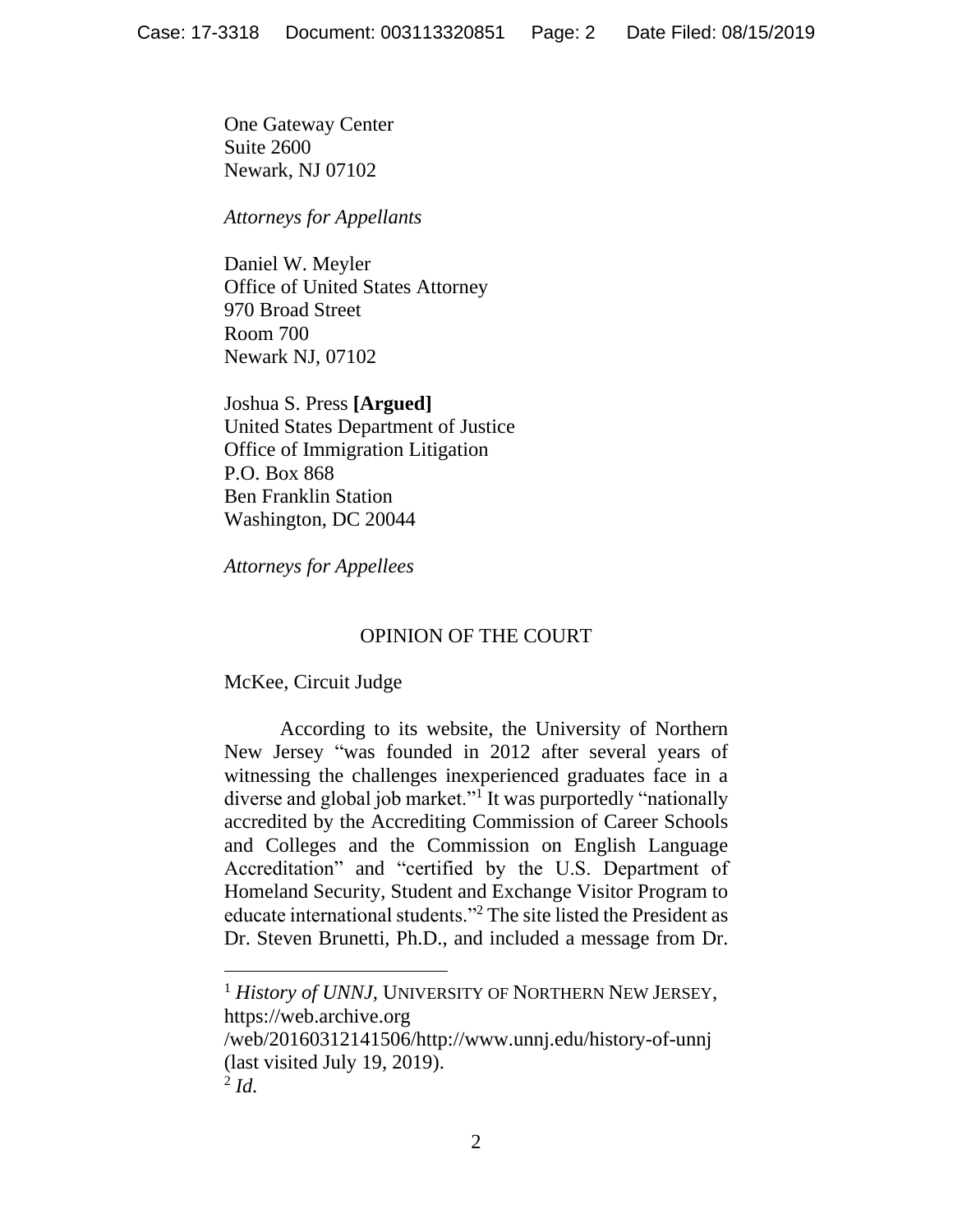Brunetti touting the school's dedication "to providing a highquality American education to the domestic and international academic community." <sup>3</sup> The school's social media accounts even informed students when UNNJ closed for inclement weather and posted wedding pictures after two of the school's alumni were purportedly married.<sup>4</sup>

But the University never existed. Neither did Dr. Brunetti or the newlywed "alumni." The Department of Homeland Security created UNNJ as a "sham university" as part of a scheme to catch brokers of fraudulent student visas. The plan worked, in a manner of speaking. It did catch many brokers of fraudulent student visas. It also ensnared hundreds of foreign students who had "enrolled" in UNNJ. The Government initially conceded that those students were innocent victims of the fraud, but later tried to change that characterization to suggest that they were more akin to participants in the fraudulent scheme.<sup>5</sup> When DHS's investigation into the fraudulent visa scheme concluded, each enrolled student—including the plaintiffs here—received a letter informing them that their student status "ha[d] been set to Terminated due to [their] fraudulent enrollment" in UNNJ.<sup>6</sup> The import of that letter underlies this appeal.

 $6$  App. 49.

<sup>3</sup>*Office of the President*, UNIVERSITY OF NORTHERN NEW JERSEY, https://web.archive.org

web/20160307134201/http://www.unnj.edu/office-of-thepresident/ (last visited July 19, 2019).

<sup>4</sup> *See, e.g.*, @UNorthernNJ, TWITTER (Feb 2, 2015, 5:45 AM), https://twitter.com/

UNorthernNJ/status/562245302401634304 (last visited July 19, 2019) ("UNNJ will be closed today due to weather. This includes all classes, administrative offices, and clubs/activities. Thank you, Dr. B").

<sup>5</sup> As we explain below, at oral argument the Government conceded that these students were the innocent victims of fraud who had been unknowingly ensnared in the sting set for individuals who profited from such students by charging for arranging fraudulent student visas. Later, for reasons known only to the Government, and as we elaborate below, it contradicted that position by a subsequent statement "clarifying" it.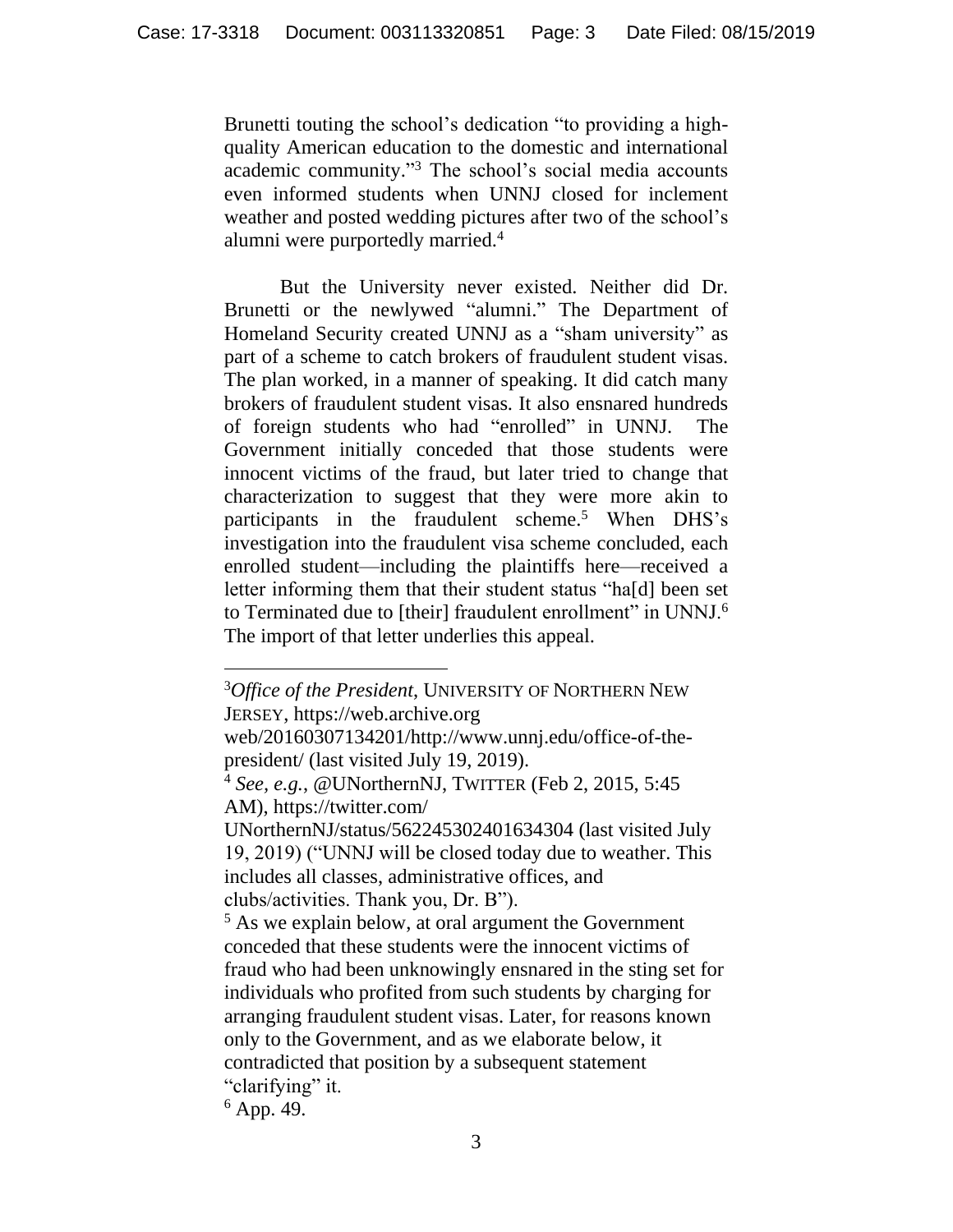The Government sent the letter after filing charges against twenty-one individuals for fraudulently procuring visas. The letter terminated the plaintiffs' student visas and the plaintiffs thereafter filed this class action alleging violations of the Administrative Procedure Act, their Due Process rights, and alleging the Government should be estopped from revoking their visas. The District Court dismissed the claims for lack of subject matter jurisdiction, and because no final action had been taken by the Government. The District Court concluded that there was no final Government action because reinstatement proceedings could still provide administrative relief. The Court also found that the case was not ripe for review. We disagree with the District Court's conclusion as to both grounds and will therefore vacate the order dismissing these claims and remand for further proceedings.

#### **I. BACKGROUND**

### **A. The F-1 Visa Program**

"Nonimmigrant students," such as the plaintiffs, may lawfully obtain an F-1 visa and reside in the United States while enrolled at Government-approved schools. $7$ Immigration and Customs Enforcement administers the F-1 visa system, which governs nonimmigrant students' legal status, through its Student and Exchange Visitor Program ("SEVP"). Each school that educates F-1 students has a Designated School Official ("DSO") who monitors, advises, and oversees the students attending his or her institution.<sup>8</sup> When ICE determines that a school's participation in the SEVP should be withdrawn, it provides notice to the school and an opportunity for it to contest the intended termination.<sup>9</sup>

Students who enter the United States with F-1 visas are subject to an array of regulations.<sup>10</sup> These include maintaining a full course of study<sup>11</sup> or participating in an authorized

<sup>7</sup> 8 U.S.C. § 1101(a)(15)(F).

<sup>8</sup> *See* 8 C.F.R. § 214.3.

<sup>9</sup> *Id.* § 214.4(b).

 $10$  *Id.* § 214.2(f).

<sup>&</sup>lt;sup>11</sup> *Id.* § 214.2(f)(6).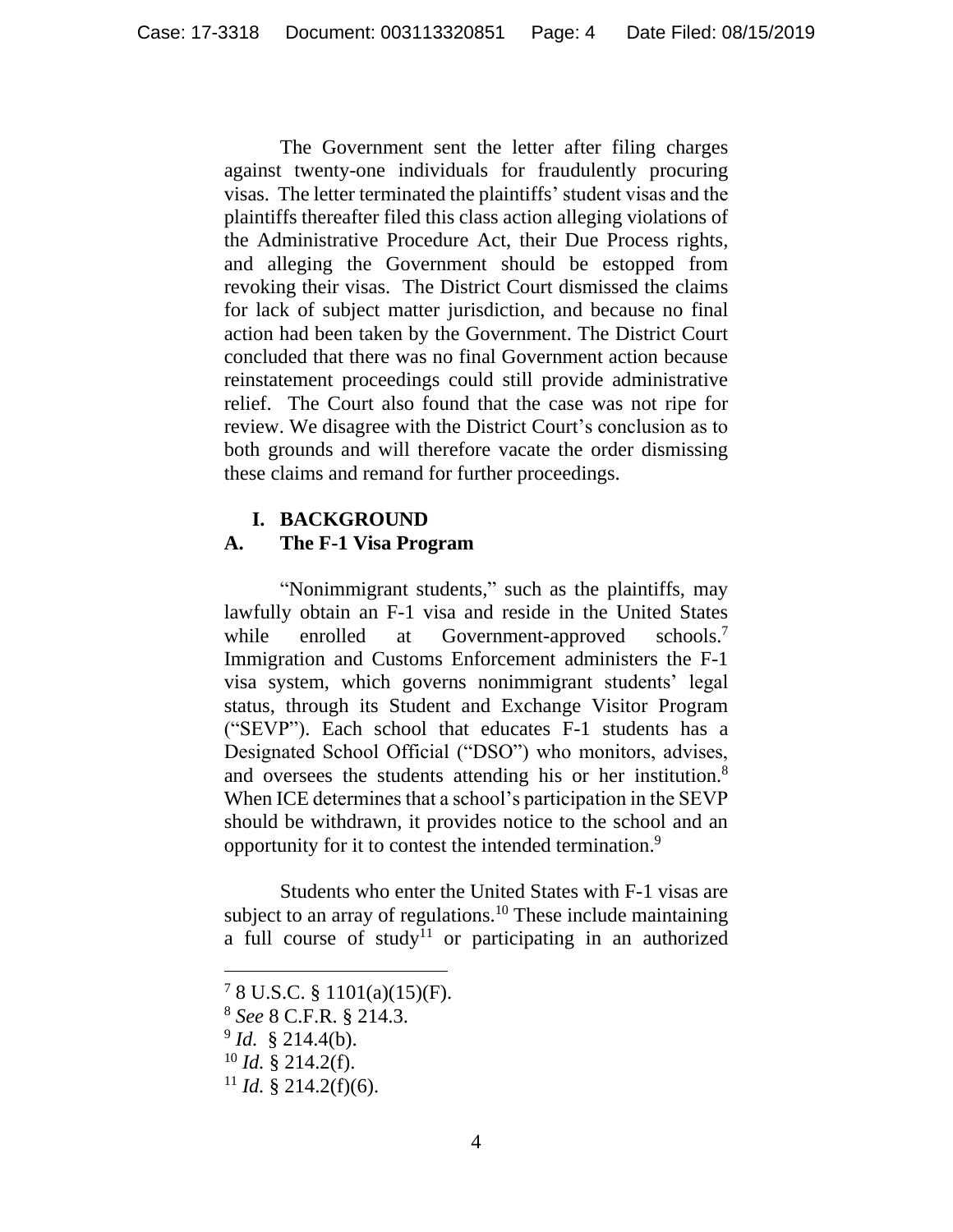"practical training" role following the completion of studies.<sup>12</sup> There are two types of practical training programs.<sup>13</sup> Curricular Practical Training ("CPT") is any "alternative work/study, internship, cooperative education, or any other type of required internship or practicum that is offered by sponsoring employers through cooperative agreements with the school" that is an "integral part of an established curriculum."<sup>14</sup> The other is Optional Practical Training ("OPT") which consists of temporary employment that is "directly related to the student's major area of study."<sup>15</sup>

Once a student has completed his or her course of study and any accompanying practical training, he or she has sixty days to either depart the United States or transfer to another accredited academic institution and seek a transfer of the F-1 visa.<sup>16</sup> If a student voluntarily withdraws from the F-1 program, he or she has fifteen days to leave the United States.<sup>17</sup> A student who "fails to maintain a full course of study without the approval of the DSO or otherwise fails to maintain status" must depart the United States immediately or seek reinstatement.<sup>18</sup>

Under the reinstatement regulations, a district director in the U.S. Citizenship and Immigration Services ("USCIS") "may consider" reinstating a student who demonstrates that he or she: 1) "has not been out of [valid F-1] status for more than 5 months at the time of filing the request for reinstatement" or that "the failure to file within the 5 month period was the result of exceptional circumstances and that the student filed the request for reinstatement as promptly as possible under these exceptional circumstances;" 2) does "not have a record of repeated or willful violations of Service regulations"; 3) is pursuing or intends to pursue a full course of study; 4) has not engaged in unauthorized employment; 5) is not deportable on

- <sup>12</sup> *Id.* § 214.2(f)(10)(i).
- <sup>13</sup> *Id.* § 214.2(f)(10)(ii).
- $14$  *Id.* § 214.2(f)(1)(i).
- $15$  *Id.* § 214.2(f)(1)(ii).
- $16$  *Id.* § 214.2(f)(5)(iv).
- <sup>17</sup> *Id.*

 $\overline{a}$ 

<sup>18</sup> *Id.*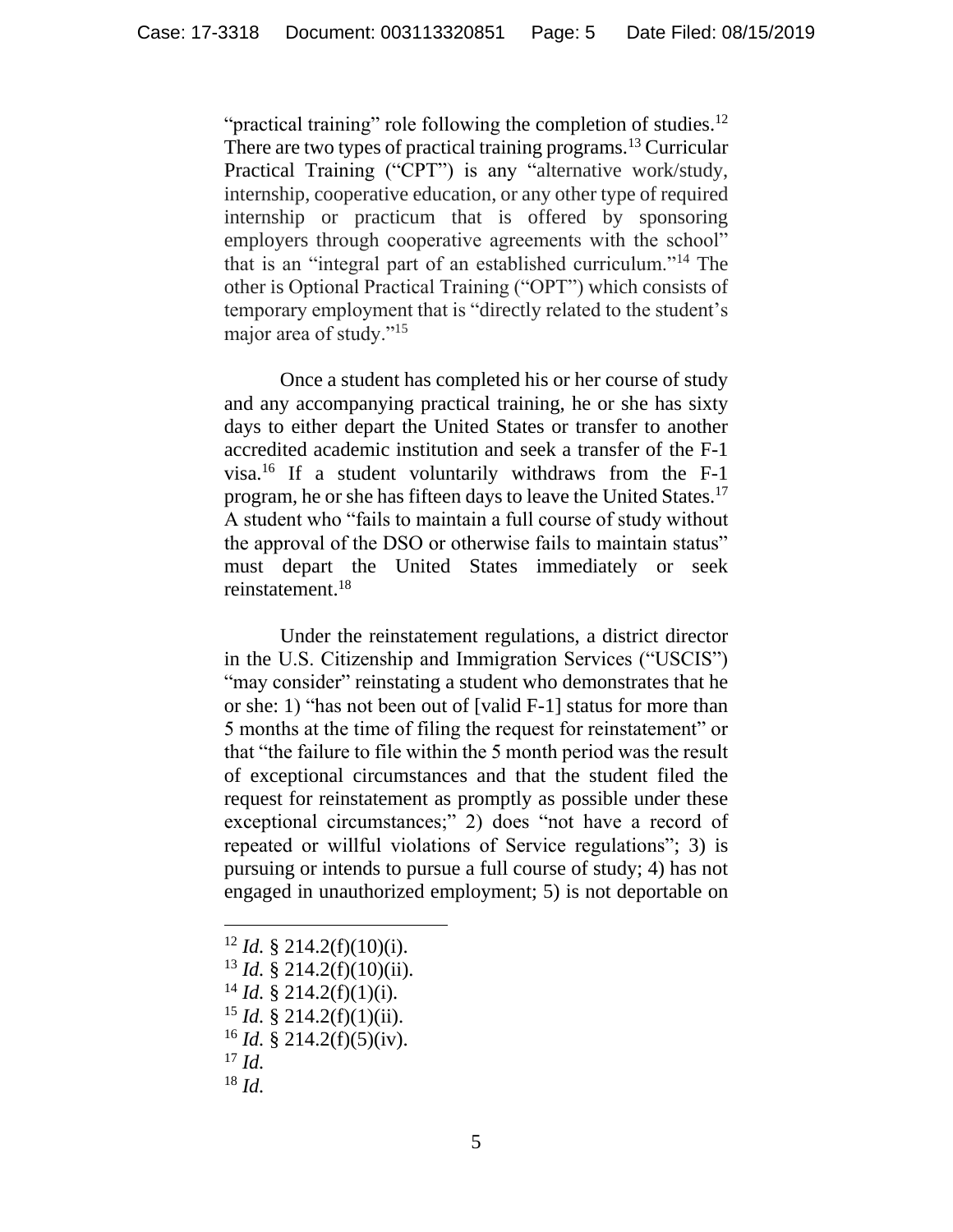any ground other than 8 U.S.C. § 1227(a)(1)(B) and  $(C)(i)$ ;<sup>19</sup> and 6) can prove that the violation of status resulted from circumstances beyond the student's control, or that the violation relates to a reduction in the student's course load that would have otherwise been permitted if authorized by the school and that failure to approve reinstatement would result in extreme hardship to the student.<sup>20</sup> The USCIS's decision to reinstate is discretionary. If the USCIS "does not reinstate the student, the student may not appeal that decision."<sup>21</sup>

Separately, the Code of Federal Regulations permits termination of a student's F-1 visa status in three ways: 1) by revoking a waiver that the Attorney General had previously authorized under  $\S$  212(d)(3) or (4) of the Immigration and Nationality Act; 2) "by the introduction of a private bill to confer permanent resident status," or 3) "pursuant to notification in the Federal Register, on the basis of national security, diplomatic, or public safety reasons."<sup>22</sup> Purported "fraudulent enrollment" in an institution is not a statutorily authorized reason for terminating a student's F-1 visa status.<sup>23</sup> **B. The "University of Northern New Jersey"**

In 2013, ICE created the University of Northern New Jersey and situated it in Cranford, New Jersey.<sup>24</sup> ICE's goal was to target academic recruiters and brokers who charged foreign students a fee to place them into universities that did not actually offer the course of study or authorized practical

<sup>&</sup>lt;sup>19</sup> Section  $1227(a)(1)(B)$  of Title 8 of the U.S. Code classifies an individual as a deportable alien if his or her nonimmigrant visa (such as an F-1 student visa) has been revoked. Section  $1227(C)(i)$  applies to an "alien who was admitted as a nonimmigrant and who has failed to maintain the nonimmigrant status in which the alien was admitted."

 $20$  8 C.F.R. § 214.2(f)(16)(i)(A)–(F).

<sup>&</sup>lt;sup>21</sup> *Id.* § 214.2(f)(16)(ii).

 $22$  *Id.* § 214.1(d).

<sup>&</sup>lt;sup>23</sup> Nonimmigrant visas may also be revoked at any time at the discretion of a "consular officer or the Secretary of State." 8 U.S.C. § 1201(i). That mechanism of revocation is also inapplicable to this appeal.

 $24$  Br. for Appellee, 12.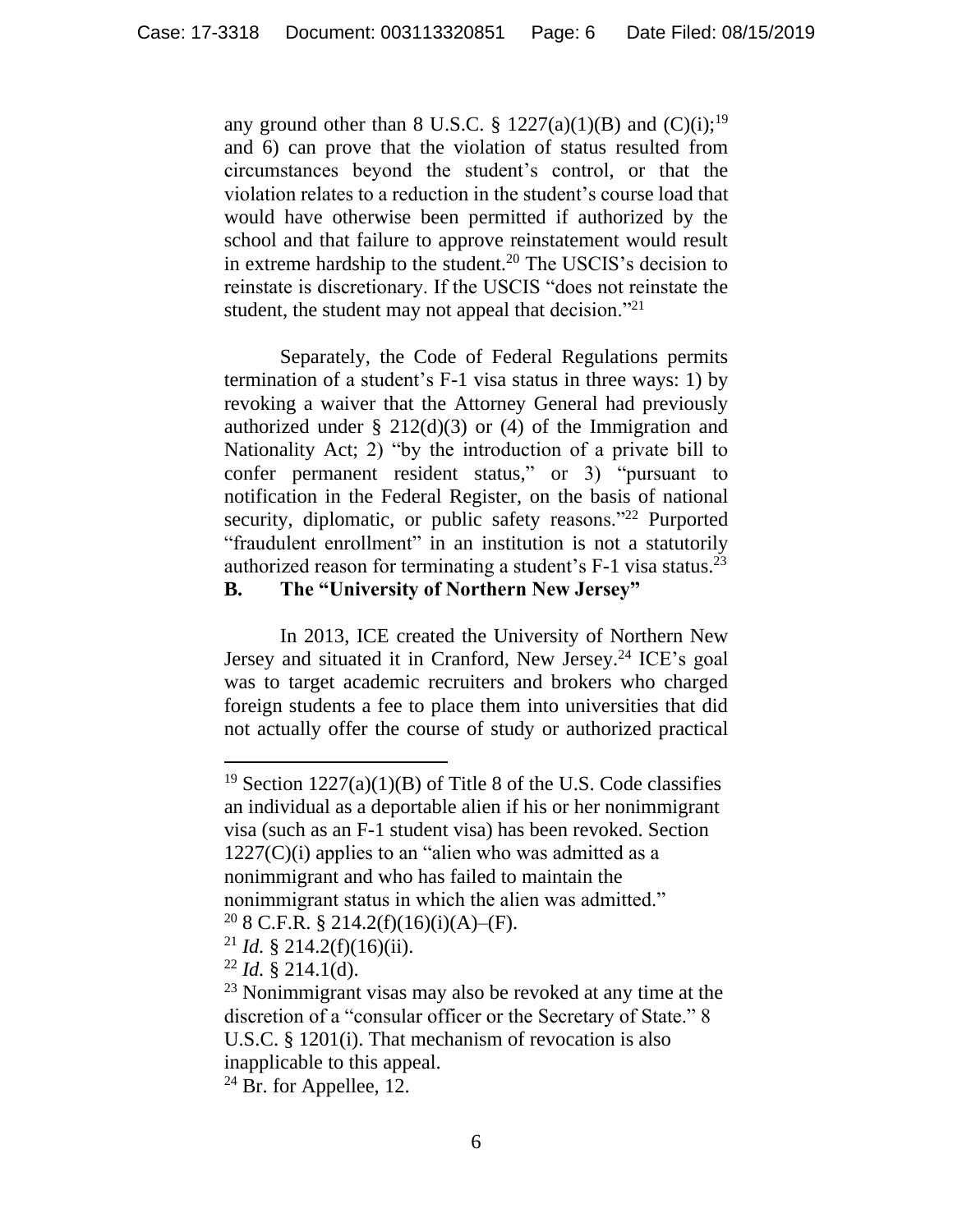training required to satisfy the F-1 visa requirements. As is apparent from what we said at the outset, for all outward appearances, UNNJ looked like a real university. It was accredited by the State of New Jersey. DHS listed UNNJ on its website of approved institutions. UNNJ maintained a detailed website and active social media accounts. The website outlined admissions criteria, explained the academic programs that the school offered (including seven undergraduate majors and nine graduate programs), and assured students that various support systems including tutoring sessions and advisory services were available. 25

By the time UNNJ "closed" in April of 2016, DHS's sting operation yielded twenty-two arrests relating to the brokerage of fraudulent visas. At that same time, more than 500 students had ostensibly "enrolled" in UNNJ. The closure of the university prompted DHS to inform those students that their valid F-1 status had been terminated. DHS did so in a letter sent to students that stated, in relevant part:

> This letter is to inform you that your SEVIS record and your Form I-20, SEVIS [Identification Number], issued by University of Northern New Jersey, school code NEW214F32011000, has been set to Terminated status *due to your*

<sup>25</sup> UNNJ's website also included multiple appeals to international students. For example, its "History" page noted explicitly that it was certified by DHS to "educate international students." *History of UNNJ,* UNIVERSITY OF NORTHERN NEW JERSEY, https://web.archive .org/web/20160312141506/http://www.unnj.edu/history-ofunnj (last visited July 19, 2019). Its admissions page stated that incoming students would "meet countless other students from around the world" and included special instructions for "[i]nternational applicants seeking F-1 visa status." *Admissions,* UNIVERSITY OF NORTHERN NEW JERSEY, https://web.archive.org/web/20160326211937/http://www.un nj.edu/admissions (last visited July 19, 2019). Indeed, the only thing lacking appears to be reference to UNNJ's men's or women's basketball team in the Final Four of the National Collegiate Athletic Association's basketball tournament.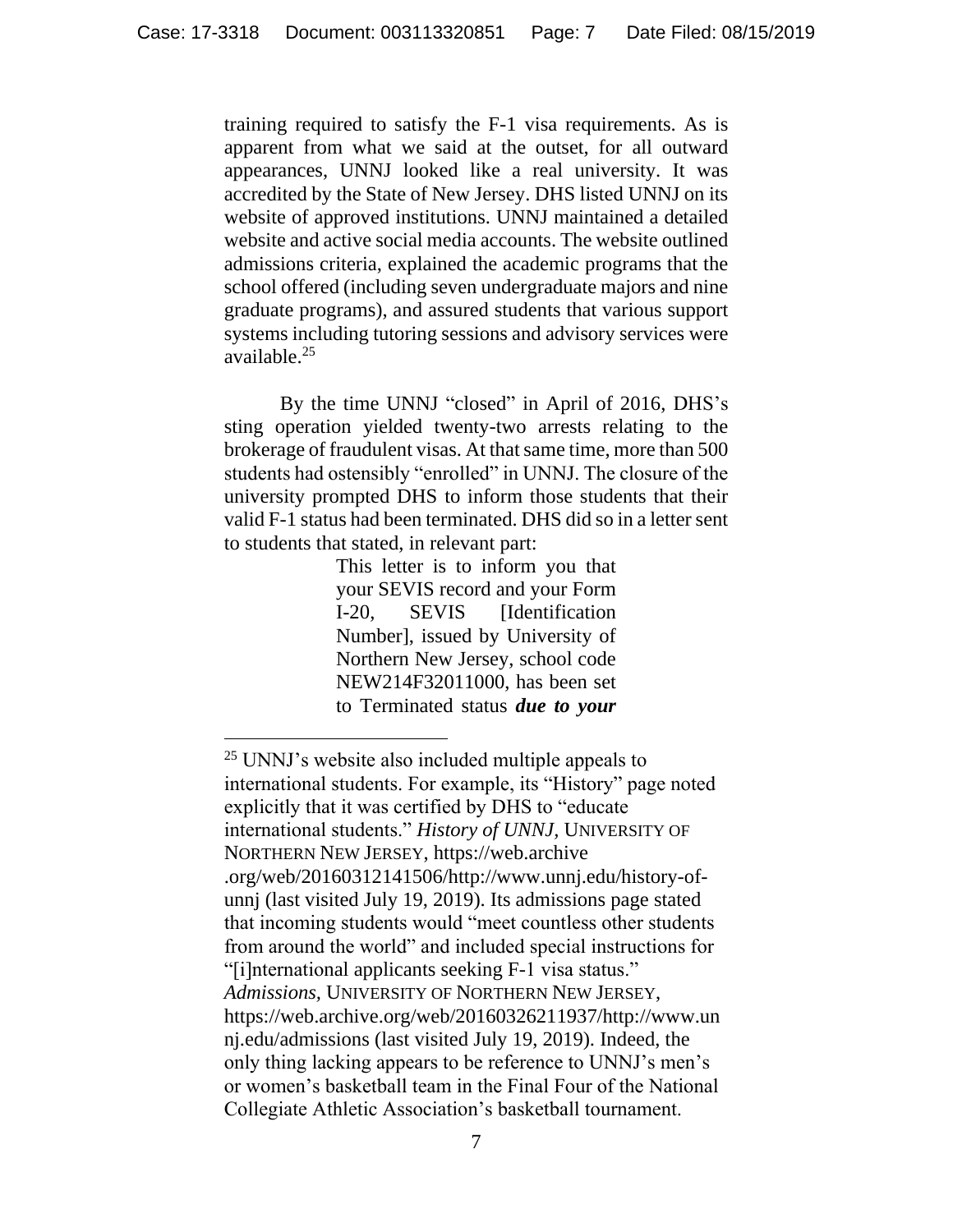### *fraudulent enrollment in the above school.*

Since your SEVIS record has been Terminated you no longer have valid F-1 nonimmigrant status and must either file for reinstatement of your nonimmigrant student status with U.S. Citizenship and Immigration Services (USCIS) or depart the United States immediately.

For instructions on how to file for a reinstatement, visit www.uscis.gov. Transfer requests will not be authorized unless you have been approved for reinstatement by USCIS.<sup>26</sup>

### **C. The Student Plaintiffs and The Current Litigation**

The named plaintiffs are five students whose visas were cancelled following the closure of UNNJ. They filed the putative class action complaint that gave rise to this appeal on behalf of themselves and hundreds of other similarly situated students.<sup>27</sup> The complaint 1) alleged that the Government's termination of their lawful immigration status was a violation of Due Process and was arbitrary and capricious under the Administrative Procedure Act, $28$  and 2) sought an order prohibiting the Government from finding that the students committed fraud by enrolling in UNNJ.

The Government moved to dismiss the complaint under Fed. R. Civ. P. 12(b)(1) for lack of subject matter jurisdiction. It argued that ICE's determination did not qualify as a final agency action and that the case was not ripe for review. The

 $26$  App. 49 (emphasis added).

 $27$  We take no position on whether this suit will ultimately be amenable to class disposition.

<sup>28</sup> 5 U.S.C. § 551 *et seq*.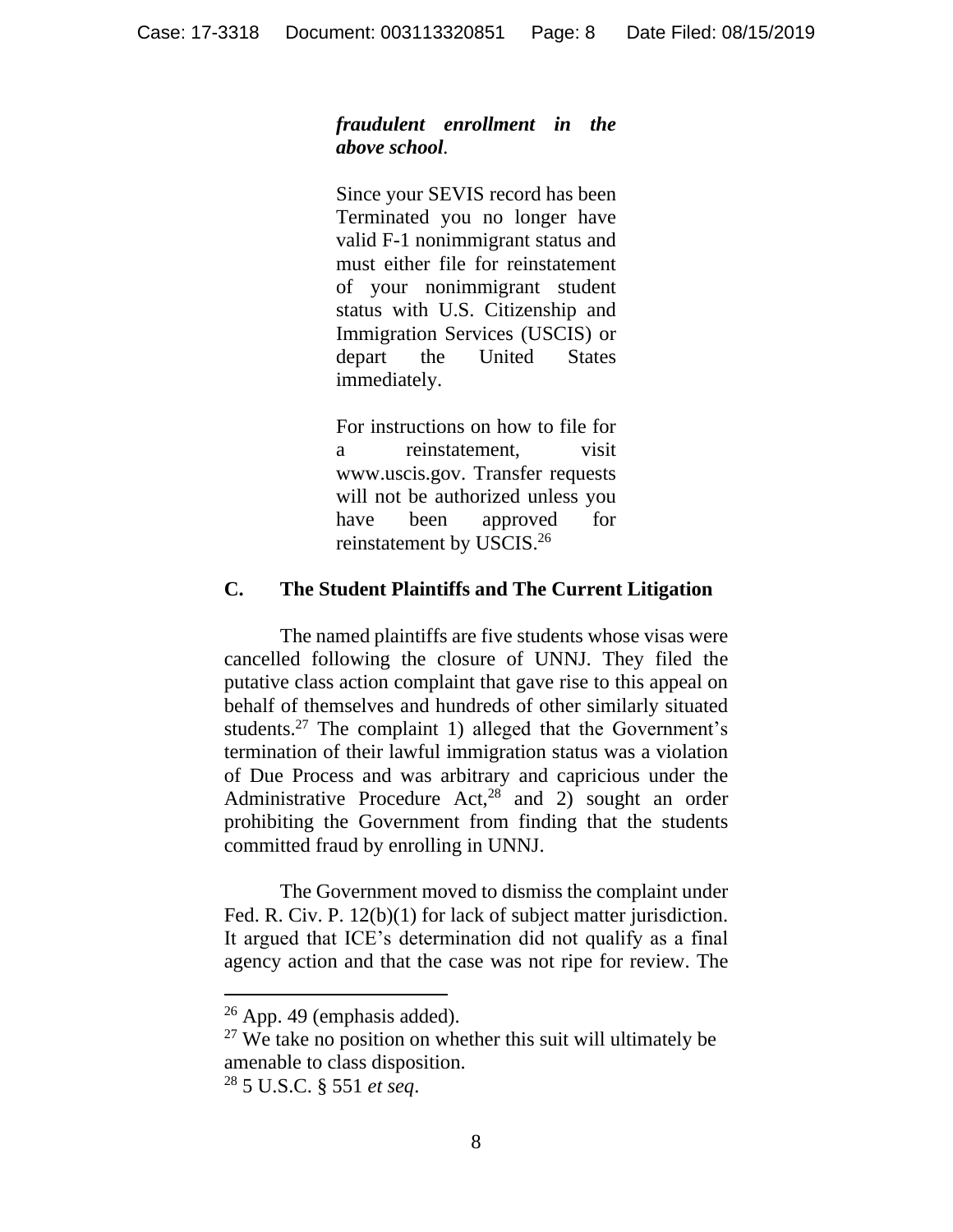District Court granted the motion on both grounds.<sup>29</sup> It first concluded that ICE's decision to terminate the students' F-1 status was not a final agency action "because their applications for reinstatement [were] still pending."<sup>30</sup> It explained that the "initial decision of terminating Plaintiffs' visas cannot be seen as 'final' given that ICE is currently in the process of deciding if Plaintiffs are entitled to reinstatement of their visas."<sup>31</sup> It found that the termination decision was "more akin to the beginning of an administrative proceeding than enacting a final action."<sup>32</sup>

Second, the District Court concluded that the issues were not ripe for review because the students were "seeking the same determination—whether their enrollments were fraudulent—that they [were] already seeking from their pending applications."<sup>33</sup> It also found that the record was incomplete because of ongoing ICE proceedings, and that "immediate hardship cannot be shown because the administrative proceeding will likely be resolved in the coming months without any action needed from this Court."<sup>34</sup>

The District Court entered an order dismissing the case. This appeal followed. At the time of the appeal, the named plaintiffs' immigration statuses were as follows:

- Plaintiff Jie Fang appeared before an immigration court, which issued a voluntary departure order on March 8, 2017. He departed the United States on March 31, 2017 and had not yet applied for reinstatement.
- Plaintiff Shaofu Li was placed in removal proceedings but subsequently departed the United States on April 4, 2017, resulting in the termination of his removal proceedings in June 2017. He also applied for reinstatement to attend the Harrisburg University of Science & Technology, but that application was denied

<sup>29</sup> *Fang v. Homan*, No. 17-2092, 2017 WL 6453466 (E.D. Pa. Oct. 2, 2017).

<sup>30</sup> *Id.* at \*2.

<sup>31</sup> *Id.*

<sup>32</sup> *Id.*

<sup>33</sup> *Id.* at \*3.

<sup>34</sup> *Id.*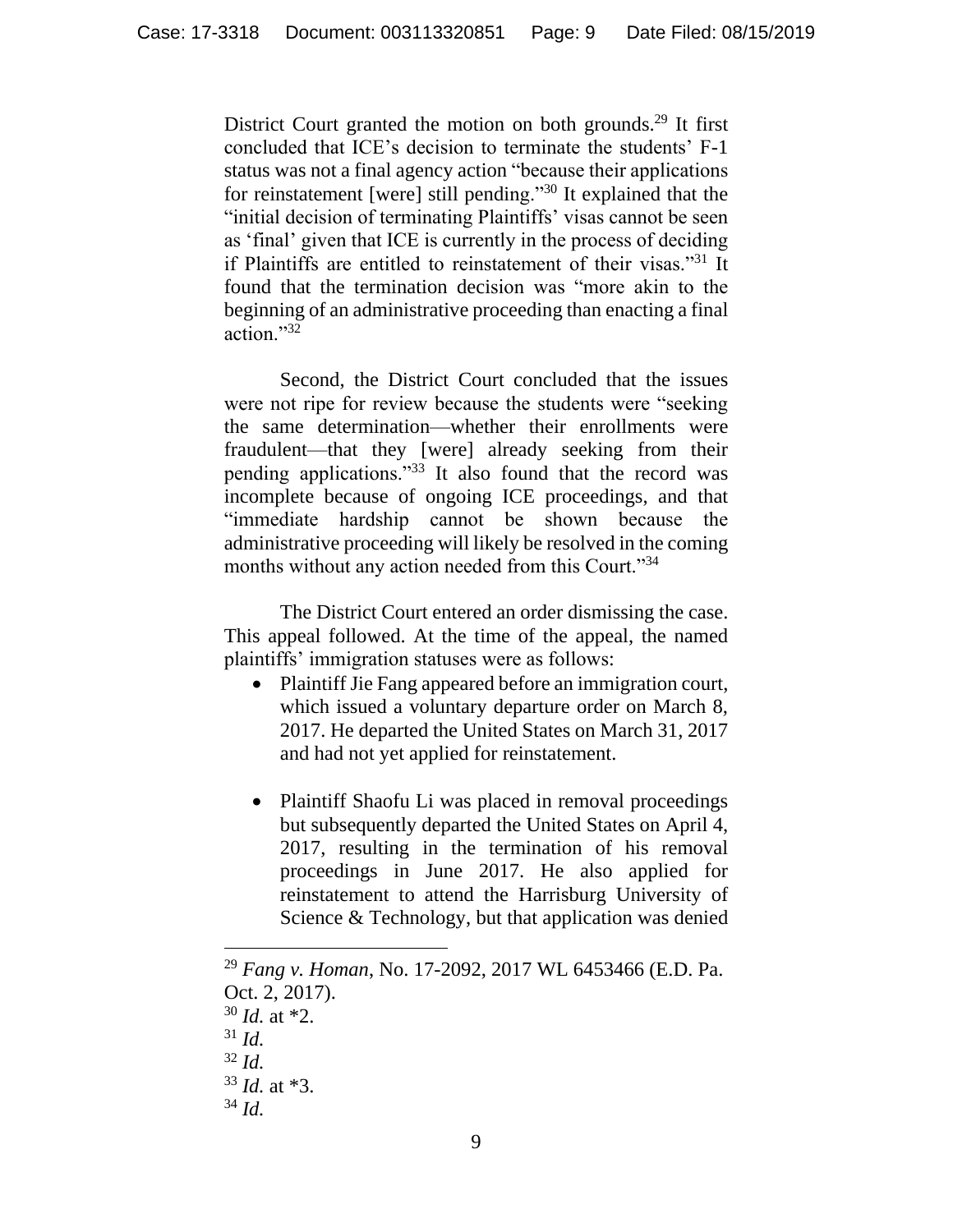by USCIS because, among other reasons, he failed to respond to USCIS's request for evidence.

- Plaintiff Hirenkumar Patel applied for reinstatement to attend the Harrisburg University of Science & Technology, and that application was denied by USCIS in January 2018 because, in his reinstatement filing, he "asserted that [he] began attending online classes at UNNJ in June 2015." Because "UNNJ conducted no courses of study, held no classes of any kind, and required no coursework of its students" his "statement to the contrary constitute[d] a willful misrepresentation of material fact in pursuit of an immigration benefit," which USCIS considered "a very serious factor which weighs against a favorable exercise of discretion." H. Patel was placed in removal proceedings and had a hearing scheduled in the Newark immigration court in January 2019.
- Plaintiff Kaushalkumar Patel applied for reinstatement to attend the Harrisburg University of Science & Technology and that application was denied by USCIS in December 2017 because, in his reinstatement filing, he "asserted that [he] began attending online classes at UNNJ in June 2015." Because "UNNJ conducted no courses of study, held no classes of any kind, and required no coursework of its students" his "statement to the contrary constitute[d] a willful misrepresentation of material fact in pursuit of an immigration benefit," which USCIS considered "a very serious factor which weighs against a favorable exercise of discretion." Patel was placed in removal proceedings and had a hearing scheduled in the Philadelphia immigration court in October 2018.
- Plaintiff Xiaoyu Zhang applied for reinstatement to attend the University of North Texas. That application was still pending before USCIS.

# **D. "These students, as far as we are concerned, were the victims of fraud."**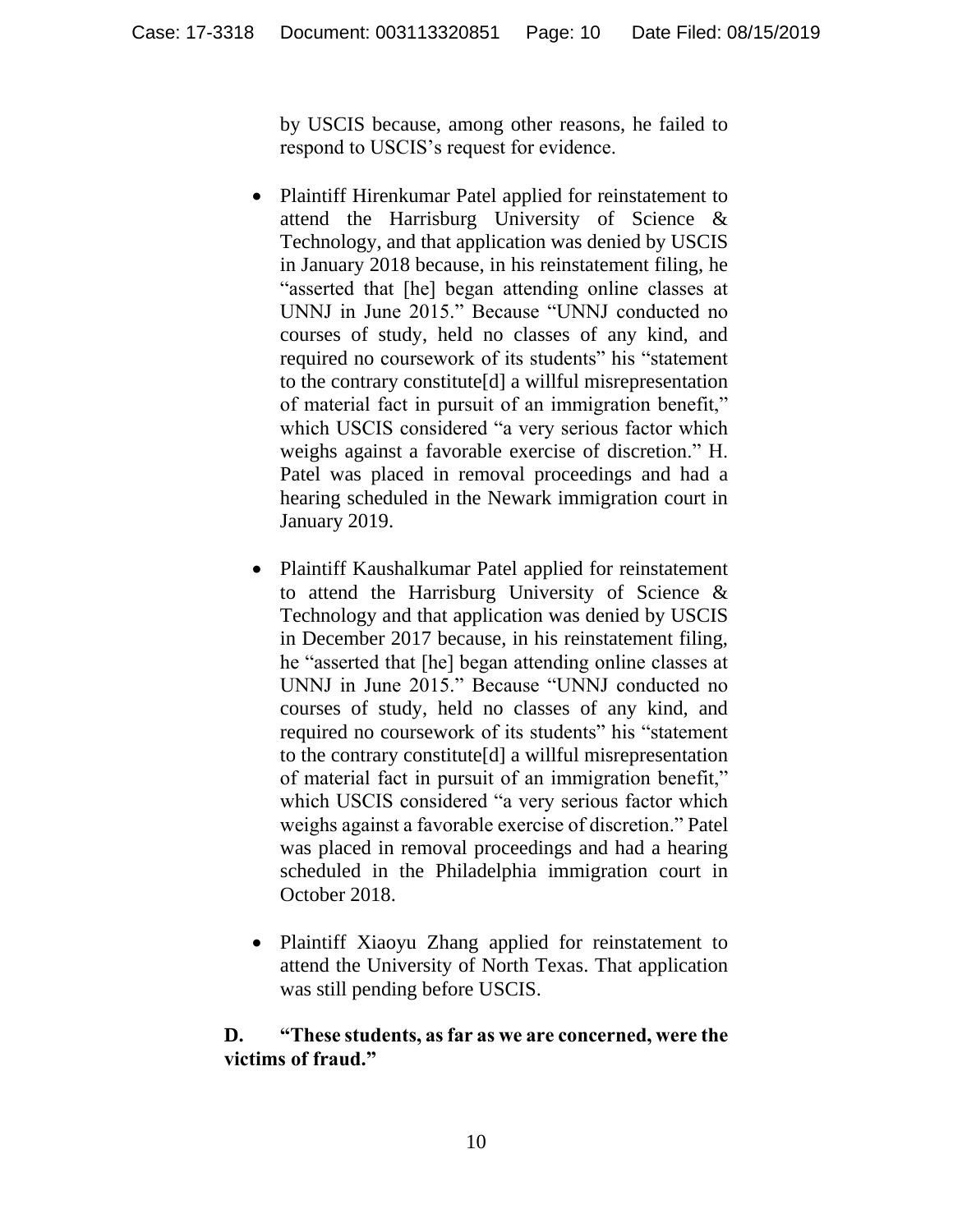We held argument on September 25, 2018. There, for the first time, the Government informed this Court that its position was not that the students had committed fraud by enrolling in UNNJ. Rather, the Government believed that the students were the *victims* of fraud. The Government twice stated that the students "were caught up in it in the sense that they were victim by the academic recruiters" <sup>35</sup> and that "[t]here was no fraud here. These students, as far as we are concerned, were the victims of fraud. . . . [T]hey were caught up in it."<sup>36</sup> When pressed about the language in the terminating letter, the Government (incorrectly) stated that "fraudulent enrollment" was "passive voice,"<sup>37</sup> and therefore should not be read to imply that the students had committed fraud.

Despite the Government's position that the students were the victims of fraud, it acknowledged that database entries for each student would reflect the "fraudulent enrollment" determination made by DHS. The Government acknowledged that it was able to, consistent with its stated position, eliminate any database notations that suggested that the students had committed fraud, yet it refused to do so.<sup>38</sup> It argued that correcting the record on a preventive basis was not necessary because the "fraudulent enrollment" determination would not have any adverse impact on the students in future immigration proceedings.<sup>39</sup>

On October 12, 2018, the Government changed course yet again. It filed a letter "to clear up any confusion from certain exchanges" that occurred during argument. The Government informed the Court that it was not, in fact, conceding "that all—or even most—UNNJ enrollees were innocent victims."<sup>40</sup> In fact, the Government now asserted that some of the students "in all likelihood, knew that their academic recruiters were committing visa fraud" and others even "conspired with their academic recruiters to commit visa

<sup>35</sup> Oral Arg. Tr., 23.

<sup>36</sup> *Id.* at 21.

<sup>37</sup> *Id.* at 25.

<sup>38</sup> *Id.* at 26, 28–29.

<sup>39</sup> *Id.* at 36.

<sup>40</sup> Letter, 1, Oct. 12, 2018.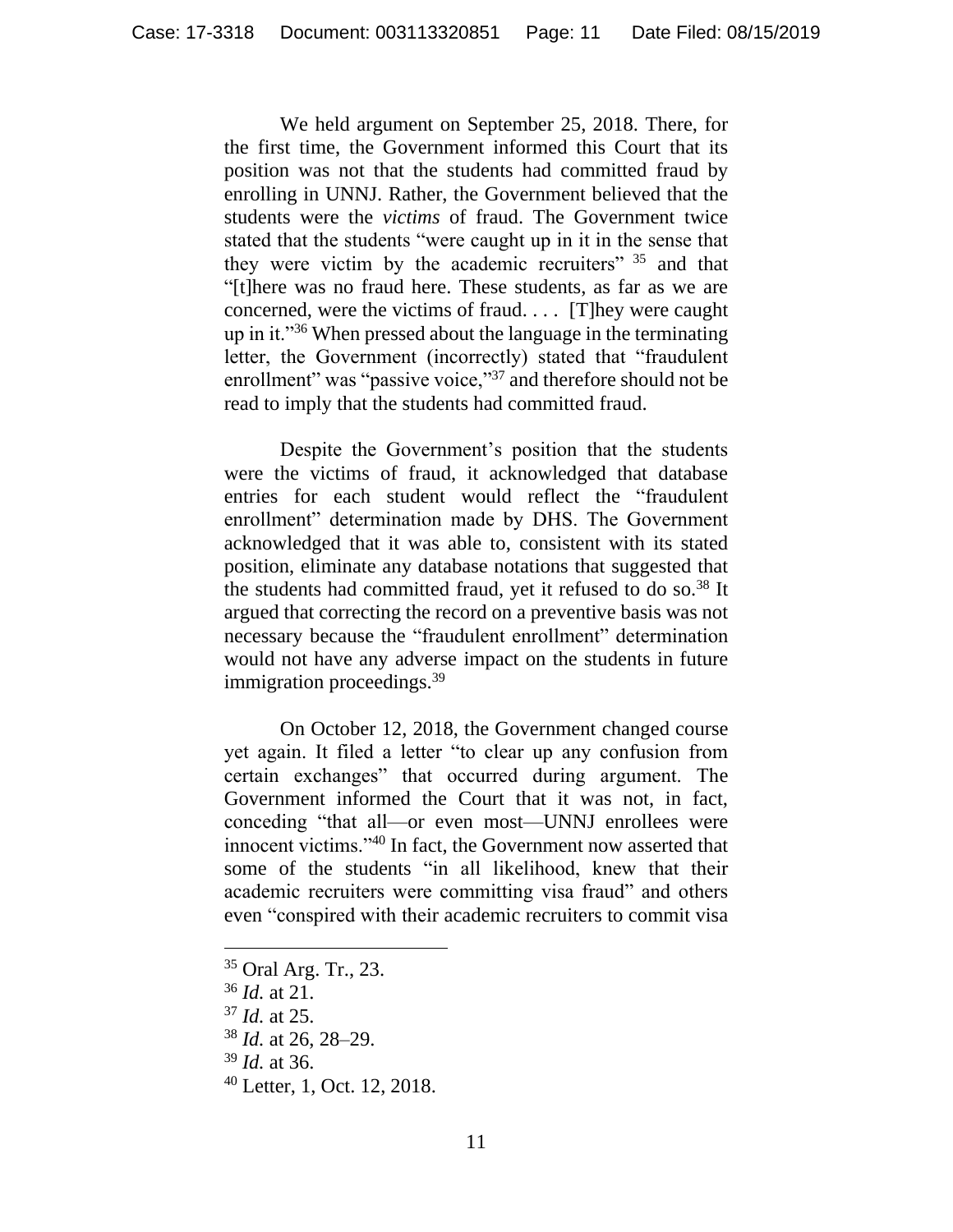fraud."<sup>41</sup> "Thus," the letter concluded, "to the extent that any of the Government's comments at oral argument left the misimpression that all of UNNJ's enrollees were innocent victims of the academic recruiters' visa fraud scheme, that is not the case."<sup>42</sup>

### **I. DISCUSSION**<sup>43</sup>

## **A. Jurisdiction Under the Administrative Procedures Act**

Under the APA, "final agency action[s] for which there is no other adequate remedy in a court are subject to judicial review."<sup>44</sup> For an agency action to be final under the APA, the action must mark the "consummation" of the agency's decision-making process, and the action must determine a "right[] or obligation[]."<sup>45</sup> Here, the second condition is clearly satisfied. The termination order ended the student's legal status in the United States. However, the question of whether the action also marked the consummation of the agency's decisionmaking process is not as clear.

The appellants argue the termination of their status constituted a final order because ICE's decisionmaking process

<sup>42</sup> *Id.*

<sup>44</sup> 5 U.S.C. § 704.

<sup>41</sup> *Id.* at 2.

<sup>&</sup>lt;sup>43</sup> We have jurisdiction pursuant to 28 U.S.C. § 1291. Although the District Court dismissed the case without prejudice, the appellants have stated that they cannot amend their complaint in order to cure the defect. Accordingly, the dismissal order is final. *See Palakovic v. Wetzel*, 854 F.3d 209, 219 (3d Cir. 2017) ("Although we generally do not exercise jurisdiction where a District Court dismisses a complaint without prejudice and grants leave to amend, such an order is final and reviewable under § 1291 where, as here, a party declares an intention to stand on the complaint.") (internal citations omitted). Our standard of review for appeals challenging a district court's decision about jurisdiction and ripeness is plenary. *Marathon Petroleum Corp. v. Sec'y of Finance*, 876 F.3d 481, 488 n.9 (3d Cir. 2017)

<sup>45</sup> *Bennett v. Spear*, 520 U.S. 154, 177–78 (1997) (citations omitted)*.*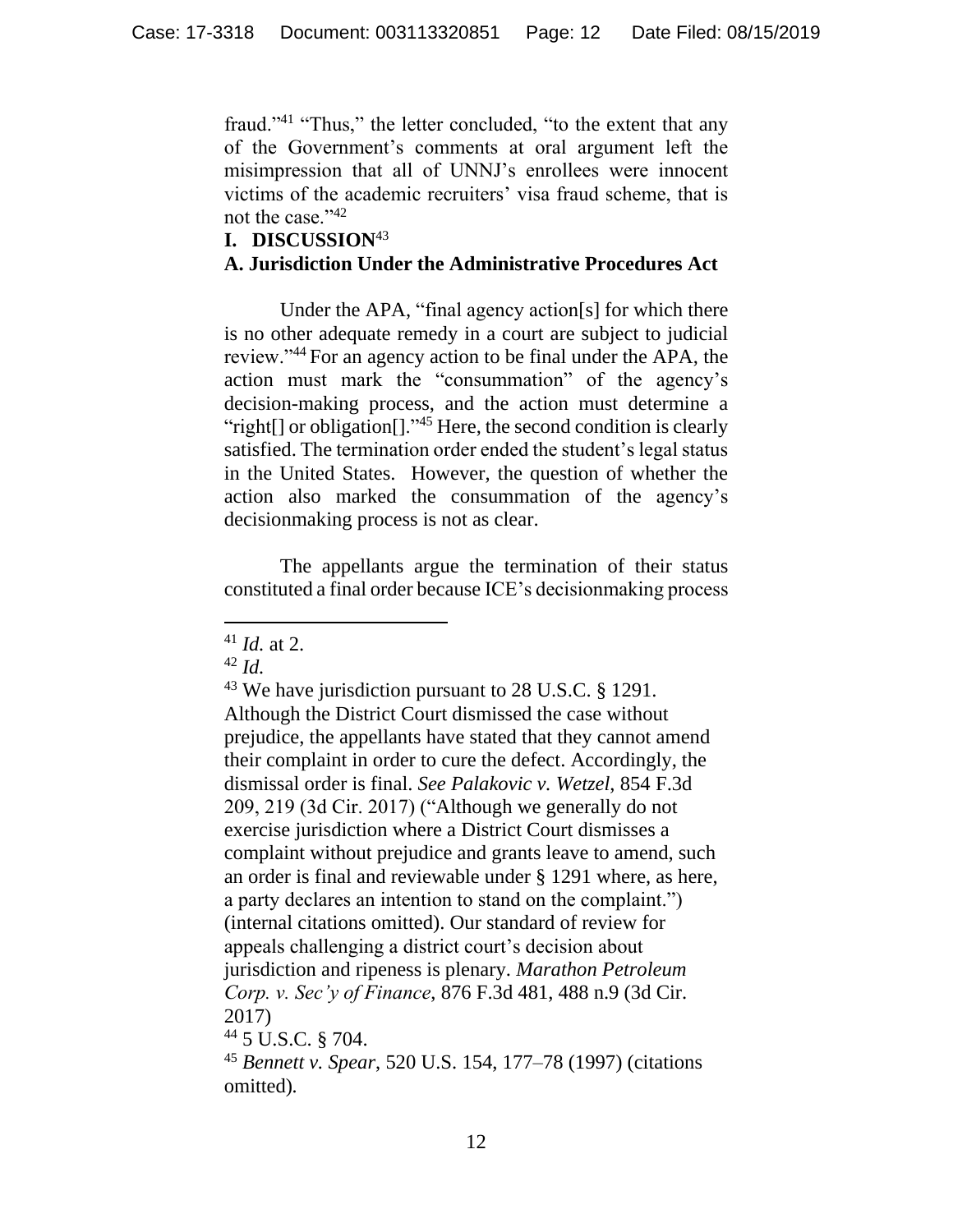is now complete. Their lawful F-1 student status has been stripped away from them and ICE has already determined that they fraudulently enrolled in UNNJ to obtain visas.<sup>46</sup> The Government counters that the action is not final because the appellants have "avenues of recourse other than a lawsuit in federal court."<sup>47</sup> According to the Government, appellants can pursue either of two administrative avenues of relief. First, the Government claims the UNNJ students may seek reinstatement pursuant to  $8$  C.F.R.  $\S$  214.2(f)(16). Second, it claims that an adverse reinstatement decision can be addressed during removal proceedings, which give the appellants the "opportunity to contest the grounds of their removal before an immigration judge ('IJ'), with the opportunity to appeal any adverse decisions to the Board of Immigration Appeals ('BIA'), and from there to a court of appeals."<sup>48</sup> The District Court agreed with the Government's first argument. The Court held that the order was not final because reinstatement proceedings were pending. It did not address the argument about deportation proceedings.

Finality in immigration proceedings is governed by our decision in *Pinho v. Gonzales*. <sup>49</sup> There, Gummersindo Pinho, a native of Portugal who married a United States citizen, applied for an adjustment of his immigration status to "permanent resident."<sup>50</sup> The Immigration and Naturalization Service denied adjustment based on an eight-year-old narcotics conviction that had been vacated about two years prior to Pinho's adjustment application. Pinho then filed a complaint in district court seeking a declaratory judgment that the denial of his adjustment of status was arbitrary, capricious, and unlawful because his previously vacated conviction should not have barred his eligibility for adjustment.<sup>51</sup> The district court granted summary judgment in favor of the Government for reasons that are not relevant to our inquiry.

<sup>46</sup> Br. for Appellant, 26–27.

<sup>&</sup>lt;sup>47</sup> Br. for Appellees, 4.

<sup>48</sup> *Id.*

<sup>49</sup> 432 F.3d 193 (3d Cir. 2005).

<sup>50</sup> *Pinho*, 432 F.3d at 197.

<sup>51</sup> *Id.* at 198.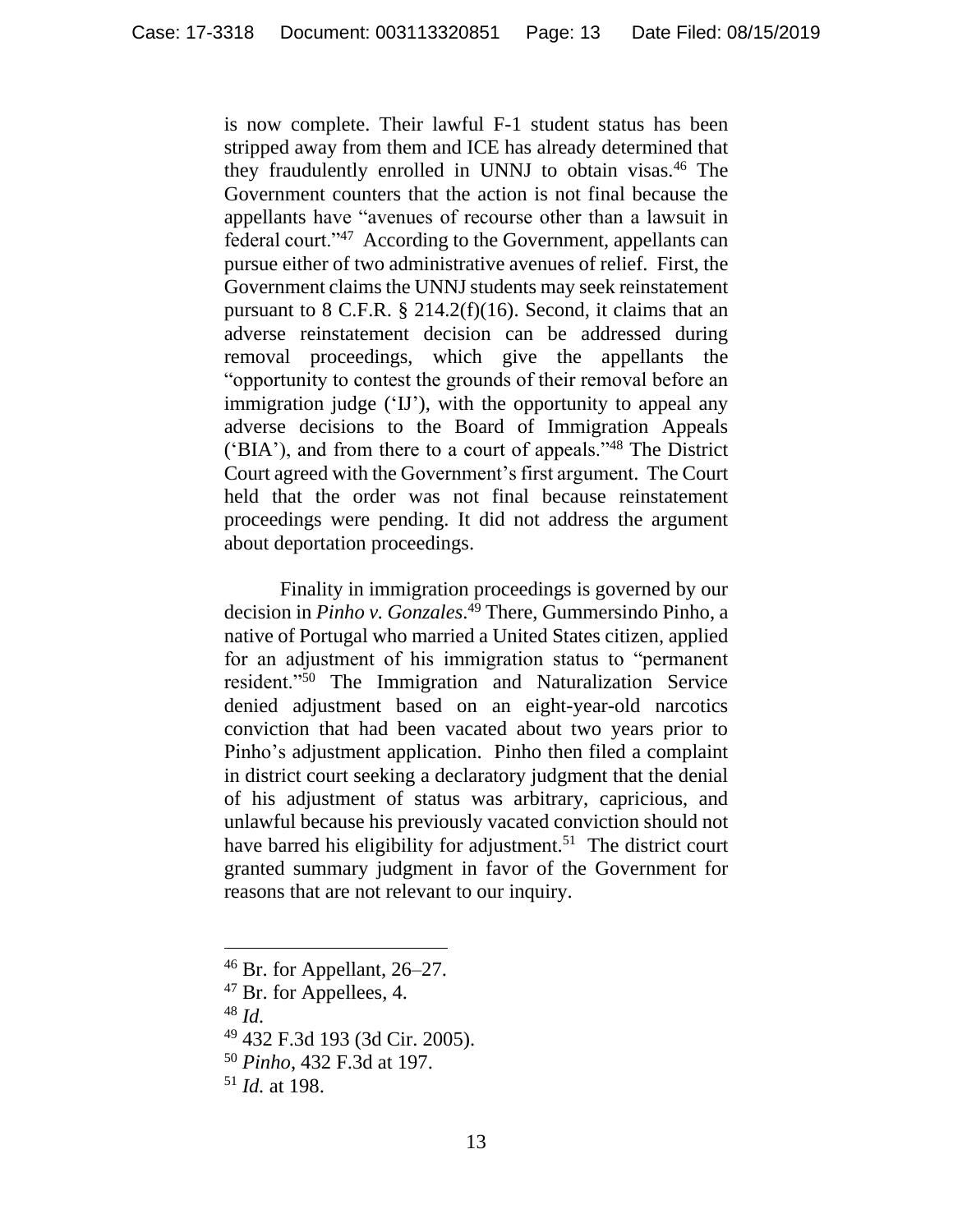On appeal, we considered *sua sponte* whether the INS's decision, which was ultimately affirmed by ICE's Administrative Appeals Office ("AAO") constituted a final order for the purposes of APA jurisdiction. We began our discussion by reciting the *Bennett* test set forth above. We then noted that "[f]inality requires exhaustion of administrative remedies."<sup>52</sup> That is, if "there remain steps that the immigrant can take to have an action reviewed within the agency, then the action is not final and judicial review is premature."<sup>53</sup> We explained that this rule is derived from the Supreme Court's decision in *Darby v. Cisneros*. <sup>54</sup> There, the Court "held that agency action is final when the 'aggrieved party has exhausted all administrative remedies expressly prescribed by statute or agency rule.<sup>7755</sup> However, the Court limited the instances where an aggrieved litigant must appeal to "superior agency authority" before proceeding in federal court.<sup>56</sup> The Court held that exhaustion of administrative remedies was "a prerequisite to judicial review *only* when expressly required by statute or when an administrative rule requires appeal before review and the administrative action is made inoperative pending that review." 57

In Pinho's case, we concluded that the AAO's denial of his adjustment of status was a final order because "the agency offered no further procedures that Pinho could invoke to have his claim of statutory eligibility heard. There [was] no provision for BIA review of an AAO status-adjustment eligibility decision."<sup>58</sup> Put differently, "Pinho had no further opportunity to challenge the legality of the decision within the agency."<sup>59</sup> We also found that the possibility for Pinho to renew his application for change of status during deportation proceedings did not affect the finality of the agency's actions. "The reason [was] simple: if the agency does not seek to deport

<sup>52</sup> *Id.* at 200.

<sup>53</sup> *Id.*

<sup>54</sup> 509 U.S. 137 (1993).

<sup>55</sup> *Pinho*, 432 F.3d at 202 (quoting *Darby*, 509 U.S. at 146).

<sup>56</sup> *Id.* (quoting *Darby*, 509 U.S. at 154).

<sup>57</sup> *Id.* (quoting *Darby*, 509 U.S. at 154).

<sup>58</sup> *Id.* at 200.

<sup>59</sup> *Id.* at 201.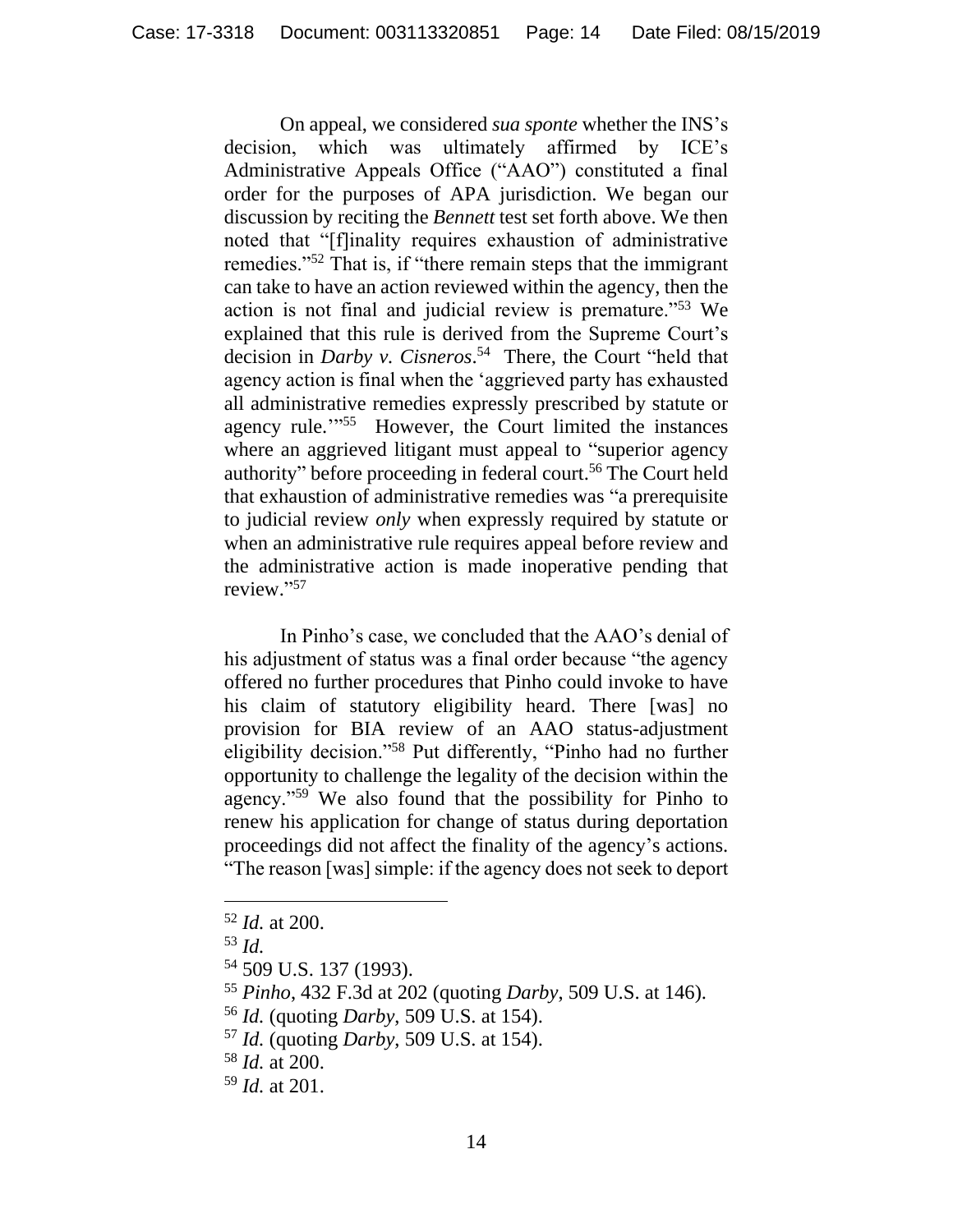the immigrant, there can never be an appeal within the agency by which any higher level of administrative authority can be invoked to review the legal determination made by the AAO." 60

*Pinho's* holding is straightforward. A litigant aggrieved by an agency decision must seek review from a superior agency authority before bringing a claim in the district court "*only*  when expressly required [to do so] by statute"<sup>61</sup> and only when the statute sets forth "steps that the immigrant can take to have an action reviewed within the agency."<sup>62</sup> Thus, removal proceedings are not a prerequisite to finality when there is no guarantee that such a proceeding will ever occur.

Following *Pinho*, the Courts of Appeals for the Sixth and Ninth Circuits expounded further on the concept of finality for the purposes of APA jurisdiction in the adjustment-ofstatus context.<sup>63</sup> In *Cabaccang v. USCIS*, the Court of Appeals for the Ninth Circuit considered whether a denial of status adjustment constituted a final order. However, unlike in *Pinho*, Cabaccang faced pending removal proceedings when his adjustment of status was denied. The court concluded that the denial of status adjustment was not final because the immigration judge overseeing the pending removal proceedings had the power to "completely wipe away [the] USCIS's prior decision" to deny Cabaccang's adjustment-ofstatus request.<sup>64</sup> The removal proceedings empowered the immigration judge to exercise *de novo* review over applications for adjustment of status.<sup>65</sup>

In *Hosseini v. Johnson*, the Court of Appeals for the Sixth Circuit adopted our reasoning in *Pinho*. <sup>66</sup> In doing so, it

<sup>60</sup> *Id.*

<sup>61</sup> *Id.* at 202.

<sup>62</sup> *Id.* at 200.

<sup>63</sup> *See Hosseini v. Johnson*, 826 F.3d 354 (6th Cir. 2016); *Cabaccang v. USCIS*, 627 F.3d 1313 (9th Cir. 2010).

<sup>64</sup> *Cabaccang*, 627 F.3d at 1316.

<sup>65</sup> *Id.* (citing 8 C.F.R. §§ 1240.1(a)(1)(ii), 1245.2(a)(1)(i)).

<sup>66</sup> *See Hosseini*, 826 F.3d at 361 (finding *Pinho* "particularly instructive").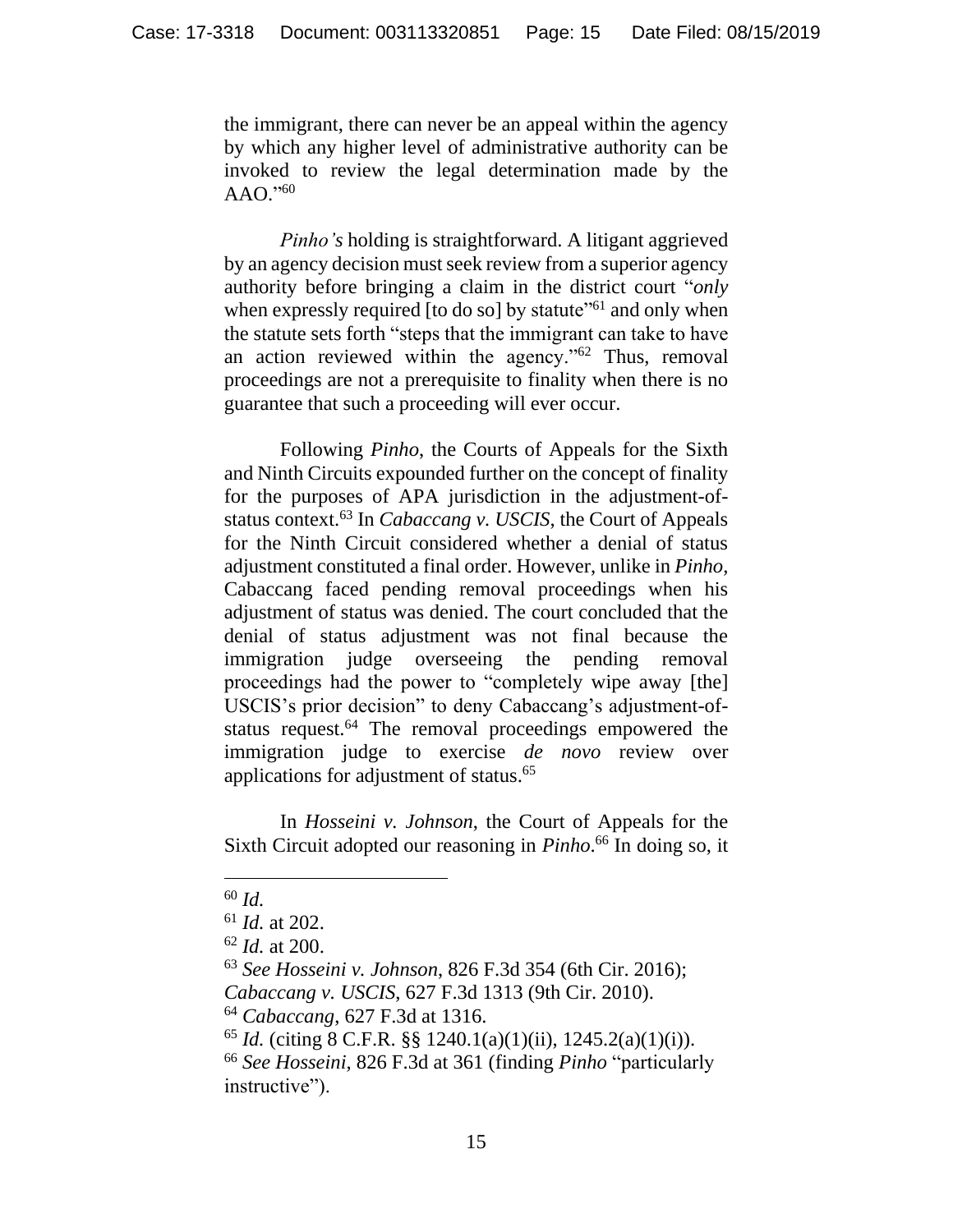rejected the Government's argument that the applicant, who was denied adjustment of status, could "merely reapply for admission as often as he wants."<sup>67</sup> The Sixth Circuit held that the Government's position that Hosseini could "simply 'try again' fails to appreciate that even if [he] receive[d] four or five denials, he would never receive meaningful review of any of them."<sup>68</sup> That is, there could "never be an appeal within the agency by which any higher level of administrative authority [could] be invoked to review the legal determination" made by the USCIS.<sup>69</sup> The same is true here.

The order terminating these students' F-1 visas marked the consummation of the agency's decisionmaking process, and is therefore a final order, for two reasons. First, there is no statutory or regulatory requirement that a student seek reinstatement after his or her F-1 visa has been terminated. Moreover, even if the students attempt to pursue the administrative procedures for reinstatement, there is no mechanism to review the propriety of the original termination order. Second, the students need not wait for removal proceedings to be instituted. As we stated in *Pinho*, an order's finality cannot depend on the institution of removal procedures which may never occur. And in any event, immigration judges cannot review the original denial of reinstatement. They do not have that authority. We explain each aspect of our holding in turn.

First, we disagree with the District Court's conclusion that the order is not final because the students are either seeking reinstatement or could seek reinstatement in the future. Nothing in the Immigration and Nationality  $Act^{70}$  or the Code of Federal Regulations requires a nonimmigrant whose visa has been terminated to seek reinstatement as a form of review.<sup>71</sup> The reinstatement regulation itself notes only that a student "may not appeal" an unsuccessful attempt at

<sup>67</sup> *Id.* at 362.

<sup>68</sup> *Id.*

<sup>69</sup> *Id.* at 361 (quoting *Pinho*, 432 F.3d at 201).

<sup>70</sup> 8 U.S.C. § 1101 *et seq.*

 $718$  C.F.R.  $\frac{8}{9}$  214.1(d).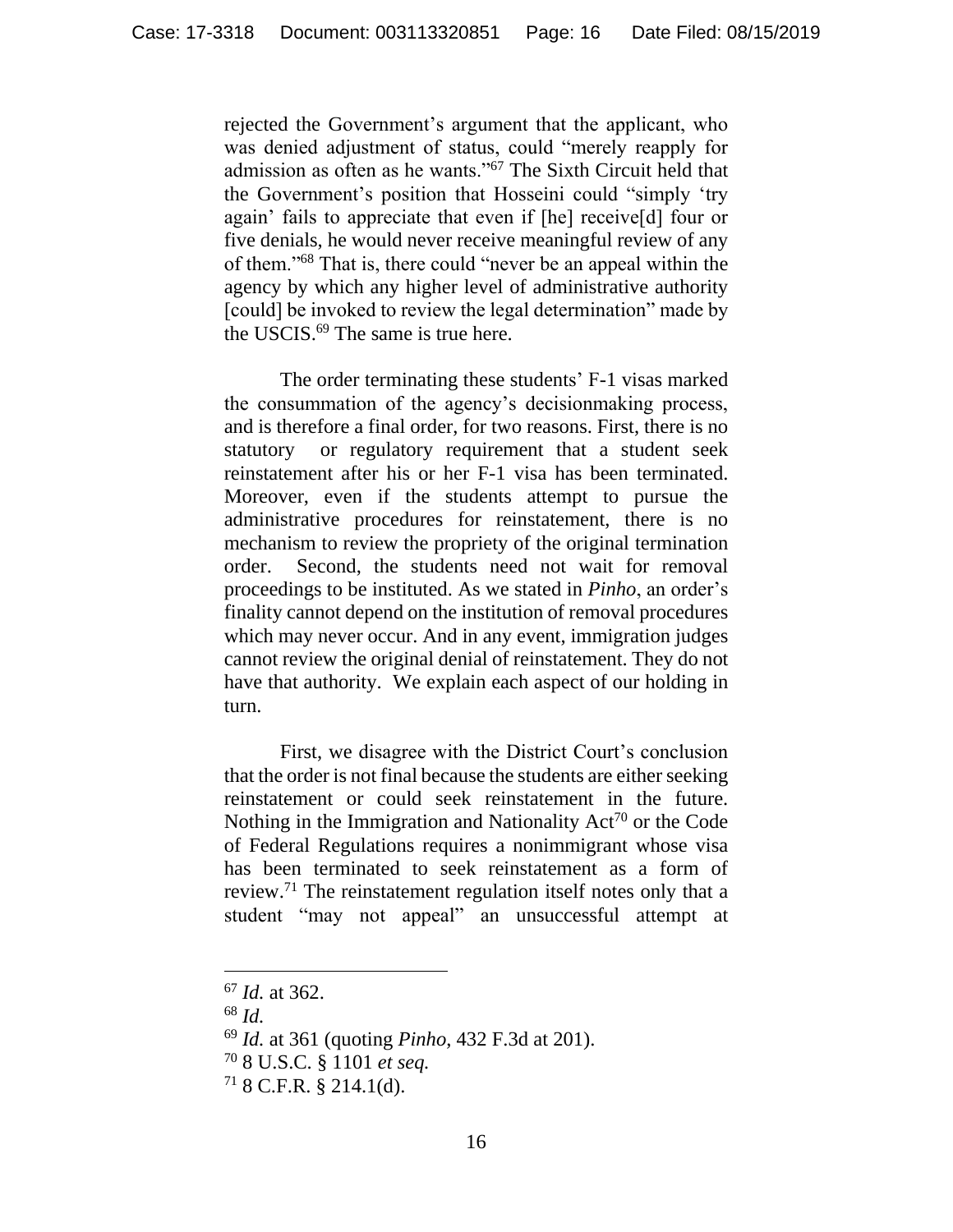reinstatement.<sup>72</sup> In short, reinstatement is not "a prerequisite to judicial review."<sup>73</sup> It is neither "expressly required by statute" nor does "an[y] administrative rule require[] appeal before review and the administrative action is made inoperative pending that review."<sup>74</sup>

We similarly hold that reinstatement proceedings are not a prerequisite to finality because reinstatement is not a mechanism by which the students can obtain review of DHS's decision to terminate their status for their alleged fraudulent enrollment.<sup>75</sup> Despite the Government's argument to the contrary, there is nothing in the reinstatement provisions that permit the USCIS to review a prior termination order issued by DHS. Rather, the former UNNJ students will first need to reenroll in another school<sup>76</sup> and then demonstrate that they satisfy the remaining criteria for reinstatement.<sup>77</sup> Even if the students are successfully reinstated by USCIS, they will have achieved that status without ever having undergone review of the initial termination and fraudulent enrollment decision. Accordingly, reinstatement does not provide an opportunity to "completely wipe away" a prior agency decision.<sup>78</sup> Nor does it provide a step that "the immigrant can take to have an action reviewed within the agency."<sup>79</sup>

We also disagree with the District Court's conclusion that terminating the students' status was akin to "an initial administrative action that begins an investigation," and therefore was not final.<sup>80</sup> The Government relies on this

<sup>76</sup> *See* 8 C.F.R. § 214.2(f)(16)(i) (requiring a "DSO's recommendation for reinstatement").

<sup>77</sup> *Id.* § 214.2(f)(16)(i)(A)-(F).

<sup>78</sup> *Cabaccang*, 627 F.3d at 1316.

<sup>79</sup> *Pinho*, 432 F.3d at 200.

 $72$  *Id.* § 214.2(f)(16)(ii).

<sup>73</sup> *Pinho*, 432 F.3d at 202 (quoting *Darby*, 509 U.S. at 154). <sup>74</sup> *Id.*

<sup>75</sup> Given the Government's vacillation on the issue, we take no position on whether the students fraudulently enrolled in UNNJ.

<sup>80</sup> *Fang*, 2017 WL 6453466, at \*2 (citing *FTC v. Standard Oil Co. of Cal.*, 449 U.S. 232, 239 (1980)).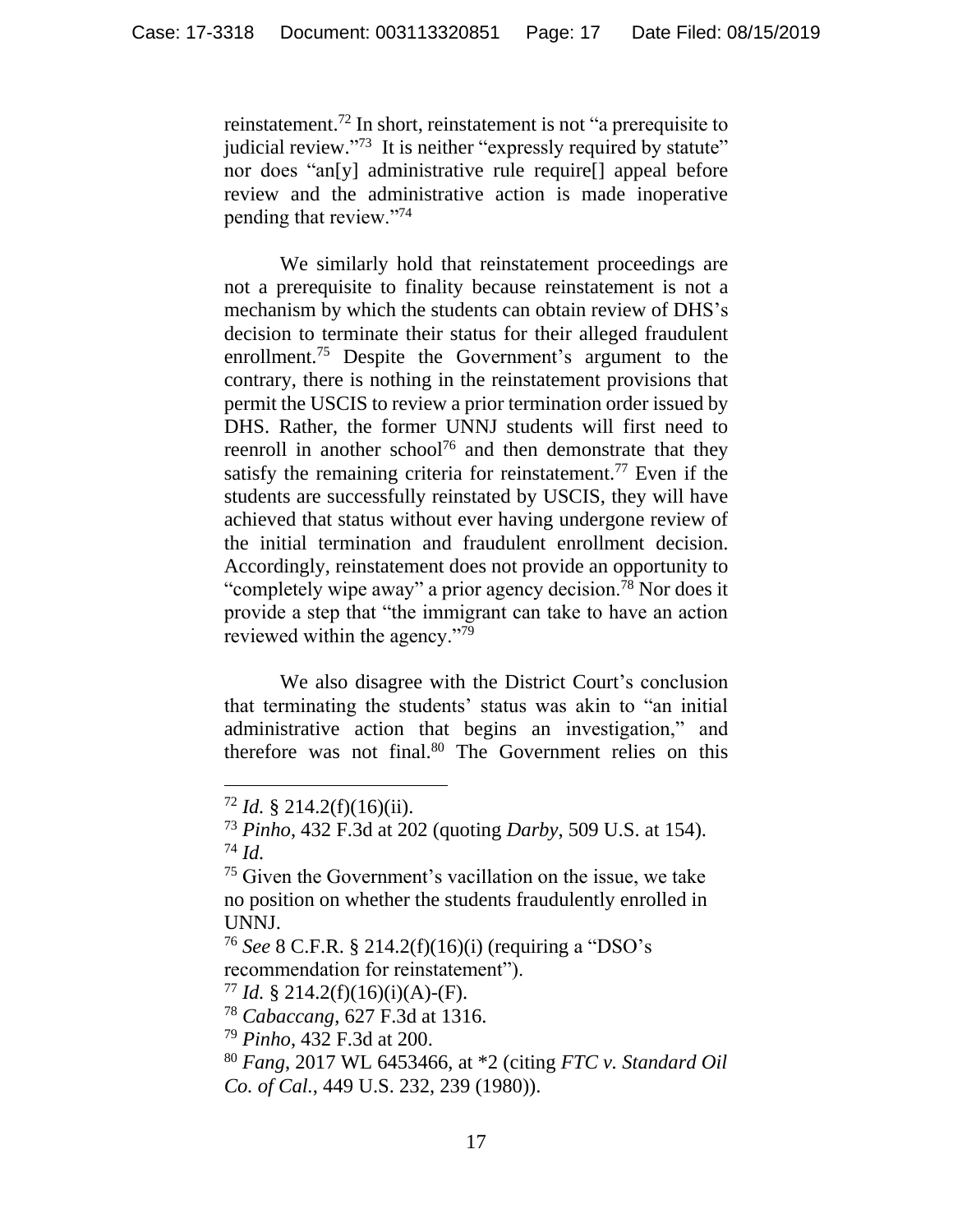position on appeal, and attempts to analogize this situation to cases involving, for example, termination of asylum.<sup>81</sup> The asylum cancellation statutes illustrate why the termination in this case is final as opposed to the "termination of asylum [which] does not consummate agency action and thus is not final."<sup>82</sup>

When the Government terminates asylum status, it must necessarily initiate removal proceedings.<sup>83</sup> During those proceedings, the former asylee may contest the termination in front of an immigration judge and/or reapply for asylum.<sup>84</sup> The provisions regarding termination of F-1 status contain no such analogous requirement that the Government initiate removal proceedings. Indeed, as the Government concedes, some of the plaintiffs here have yet to have removal proceedings initiated against them even after their F-1 status had been set to "terminated." Unlike the situation with asylees, each student's status was terminated without any proceedings ever being initiated. That clearly distinguishes the students' procedural path from that of an ex-asylee. Accordingly, we hold that the termination of the students' F-1 visa status in the manner that occurred here is not akin to the initiation of the agency's decisionmaking process. Rather, it is the culmination of that process.

Second, we disagree with the Government's contention that the agency's action is not final because the students can obtain review of any denial of reinstatement during removal proceedings. This argument fails for two reasons. First, as we stated in *Pinho*, the finality of an order cannot be conditioned on something that may never happen. Accordingly, as we held in *Pinho*, uninitiated removal proceedings cannot be a prerequisite to finality when there is no guarantee that such proceedings will ever occur. Moreover, we do not agree with

<sup>81</sup> *See* Br. for Appellee, 23–24.

<sup>82</sup> *Qureshi v. Holder*, 663 F.3d 778, 779 (5th Cir. 2011).

<sup>83</sup> *See* 8 C.F.R. § 208.14(c)(1) ("[I]n the case of an [asylum] applicant who appears to be . . . deportable . . . the asylum officer shall refer the application to an immigration judge . . . for adjudication in removal proceedings[.]"); *see also, generally, Kashani v. Nelson*, 793 F.2d 818 (7th Cir. 1986). <sup>84</sup> *Qureshi*, 663 F.3d at 780.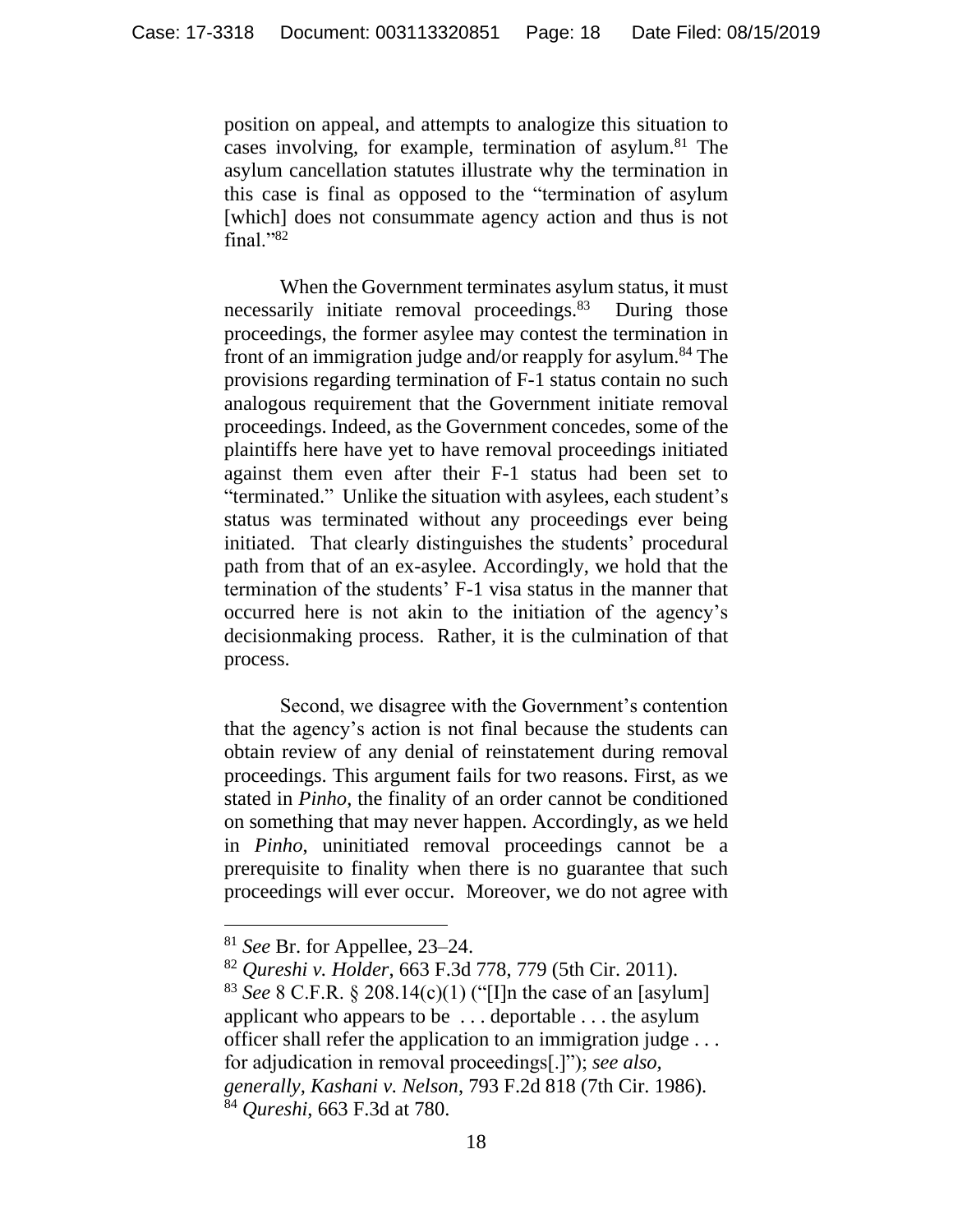any suggestion that a student is not really harmed if no removal proceedings ever occur. We therefore reject any such claim as bearing on our finality inquiry. It is highly unlikely that any student will simply be allowed to remain here. Moreover, even if that were to happen, we do not think that any such students should be forced to permanently endure remaining here with the threat of imminent removal and all of its attendant circumstances permanently hanging over their heads.

Second, removal proceedings do not offer an opportunity for review of the denial of reinstatement. Although we have never addressed the issue precedentially,  $85$  both the  $BIA<sup>86</sup>$  and our sister circuit courts of appeals<sup>87</sup> have held that removal proceedings cannot function as review mechanisms for reinstatement proceedings.

In *Young Dong Kim v. Holder*, a nonimmigrant student's F-1 status was terminated and the USCIS denied the petition to reinstate.<sup>88</sup> Eventually, DHS issued a Notice to Appear and initiated deportation proceedings.<sup>89</sup> When Ko (the former F-1 visa holder) attempted to challenge the denial of reinstatement the IJ "noted that he lacked the authority to reinstate Ko's student status because the decision was within the sole discretion of the USCIS."<sup>90</sup> On administrative appeal, the BIA also found "that neither the IJ nor the BIA have the authority to review the decision by USCIS denying Ko's application to reinstate her student status."<sup>91</sup> When Ko eventually appealed to the Court of Appeals for the Seventh Circuit, that court held that the IJ and the BIA may not "review

<sup>88</sup> *Kim*, 737 F.3d at 1182.

<sup>85</sup> *See Laoye v. Attorney General*, 352 F. App'x 714, 717 (3d Cir. 2009) (per curiam).

<sup>86</sup> *See, e.g.*, *Matter of Yazdani*, 17 I.&N. Dec. 626, 628–29 (BIA 1981).

<sup>87</sup> *See, e.g.*, *Young Dong Kim v. Holder*, 737 F.3d 1181 (7th Cir. 2013); *Ghorbani v. INS*, 686 F.2d 784, 791 (9th Cir. 1982); *Tooloee v. INS*, 722 F.2d 1434, 1436 (9th Cir. 1983).

<sup>89</sup> *Id.*

<sup>90</sup> *Id.* at 1183.

<sup>91</sup> *Id.* at 1184.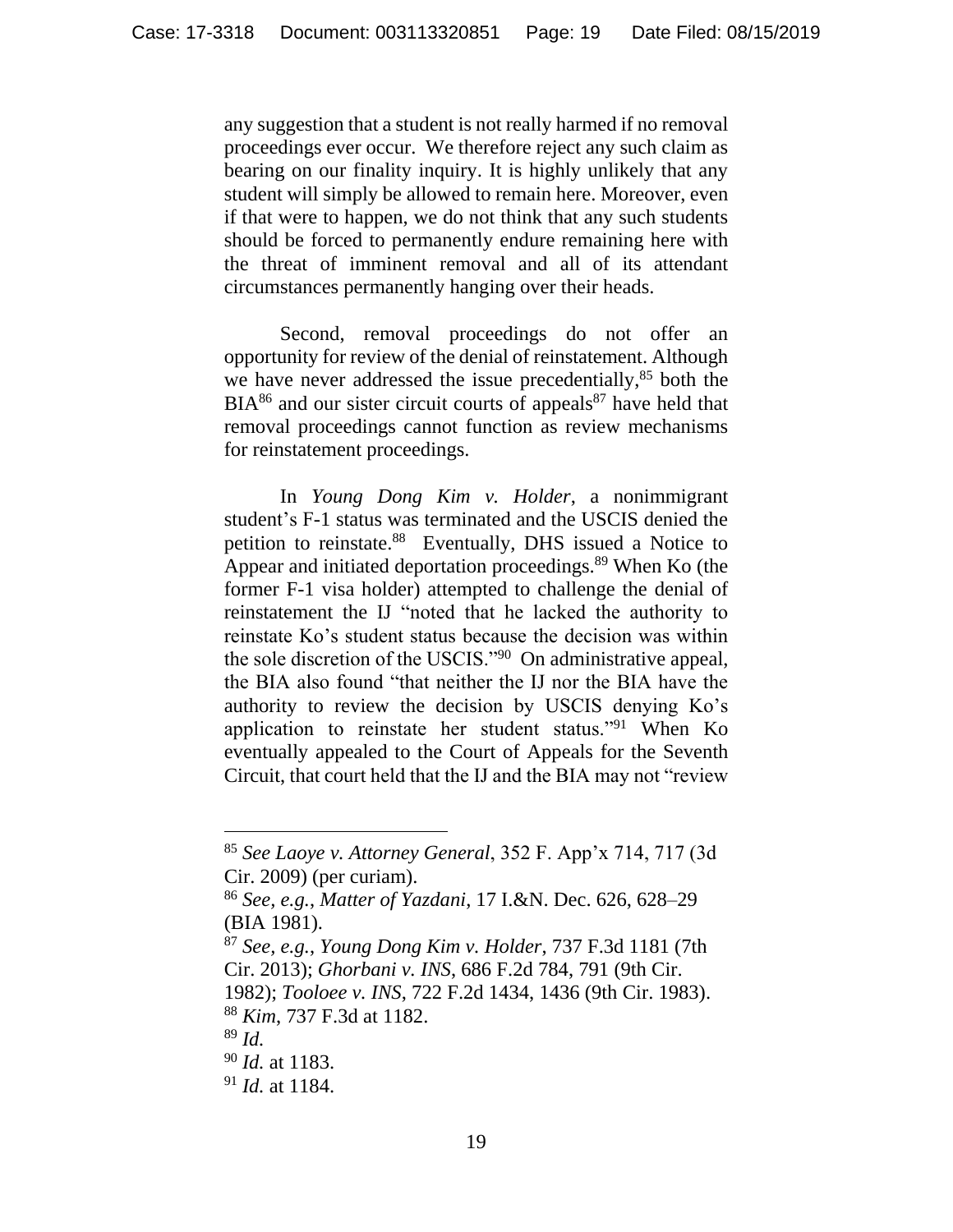the USCIS's discretionary denial of a motion to reinstate student status."<sup>92</sup>

Similarly, in *Tooloee v. INS*, both an immigration judge and the BIA refused to reexamine the USCIS District Director's decision to deny Tooloee's request for reinstatement.<sup>93</sup> The IJ found that it was without authority to review the claim, <sup>94</sup> and the BIA agreed. On appeal, the Court of Appeals for the Ninth Circuit held that "the immigration judge and the BIA, in refusing to review the District Director's decision, correctly interpreted their jurisdictional regulations."<sup>95</sup> *Tooloee* noted that the agency regulations explicitly stated that there shall be no appeal from the District Director's decision, and it was therefore not unreasonable for another agency to find that it had no authority to re-examine the District Director's decision.<sup>96</sup>

We therefore hold that removal proceedings cannot serve as an opportunity to review the USCIS's denial of reinstatement because neither immigration judges nor the BIA have jurisdiction to review those decisions. Our decision is dictated by the Code of Federal Regulations,  $97$  and is consistent with decisions of the BIA<sup>98</sup> and our sister circuit courts of appeals.<sup>99</sup> We therefore reject the Government's argument that the order terminating the appellants' student status in this case is not final until after removal proceedings are instituted—a process which the Government contends must itself occur (if at all) only after denial of reinstatement.

<sup>95</sup> *Id.*

<sup>96</sup> *Id.*

 $97$  8 C.F.R. § 214.2(f)(16)(ii) (stating that "if the USCIS does not reinstate the student, the student may not appeal its decision").

<sup>98</sup> *Matter of Yazdani*, 17 I.&N. Dec. 626, 628–29 (BIA 1981). <sup>99</sup> *Young Dong Kim v. Holder*, 737 F.3d 1181 (7th Cir. 2013); *Ghorbani v.* INS, 686 F.2d 784, 791 (9th Cir. 1982); *Tooloee v. INS*, 722 F.2d 1434, 1436 (9th Cir. 1983).

<sup>92</sup> *Id.* at 1187.

<sup>93</sup> *Tooloee,* 722 F.2d at 1436.

<sup>94</sup> *Id.*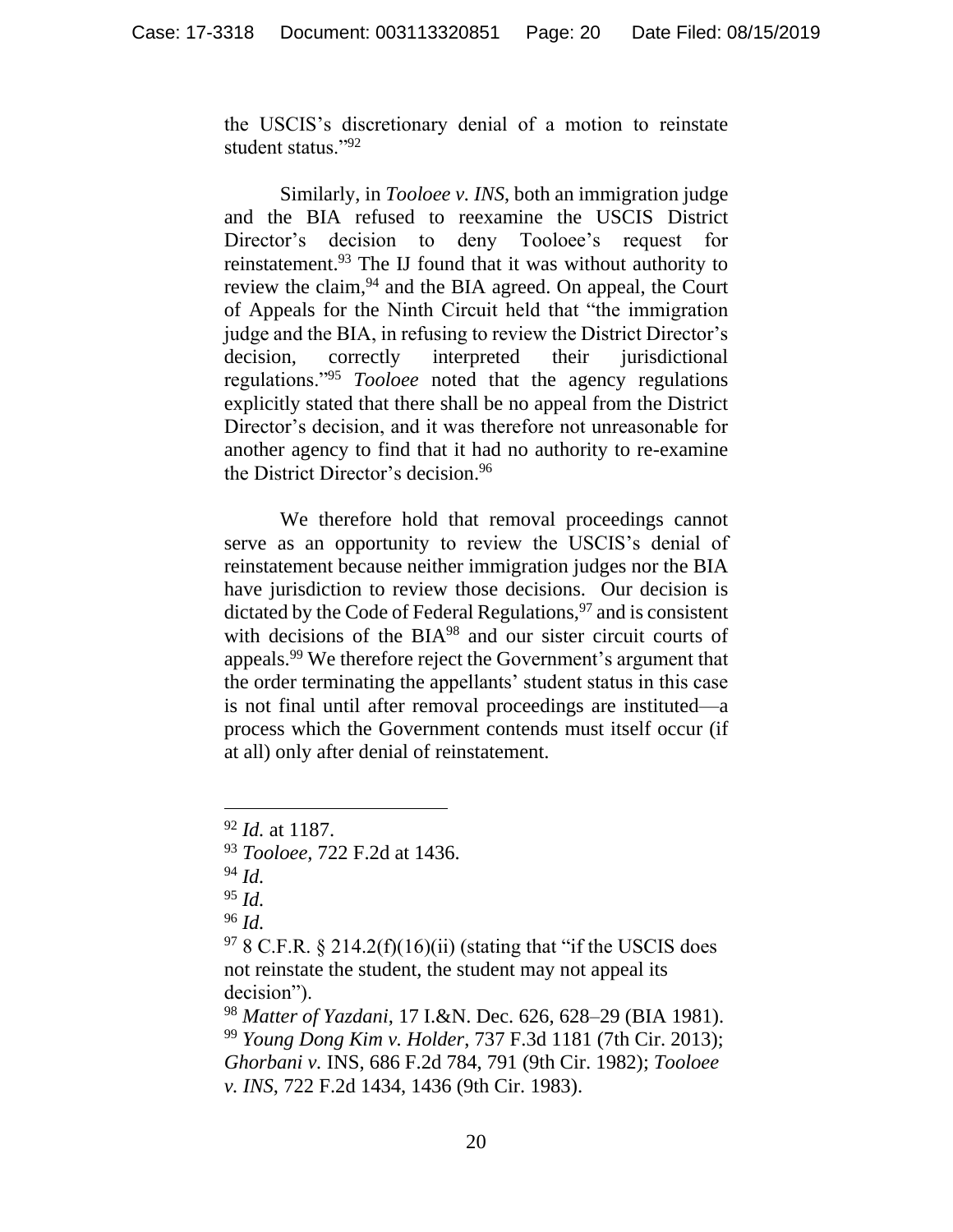In sum, we hold that reinstatement proceedings neither are required by statute or regulation nor afford the students an opportunity for review of DHS's decision to terminate their F-1 visa status and therefore are not a prerequisite to finality for the purposes of our subject matter jurisdiction under the APA. Similarly, the students need not wait until removal proceedings are instituted to challenge the termination of their student status. Since neither immigration judges nor the BIA have the authority to overturn the USCIS's denial of reinstatement, those proceedings do not offer the students an opportunity to contest agency action. The order terminating the students' F-1 visa status was therefore a final order for jurisdictional purposes because there was no further opportunity for review. 100

### **B. Ripeness**

 $\overline{a}$ 

We also disagree with the District Court's conclusion that this case is not ripe for review. Ripeness is a justiciability doctrine that derives from Article III of the United States Constitution.<sup>101</sup> "The function of the ripeness doctrine is to determine whether a party has brought an action prematurely[.]"<sup>102</sup> The doctrine counsels that we should abstain "until such time as a dispute is sufficiently concrete to

<sup>&</sup>lt;sup>100</sup> And it is easy to see why the students desire review—DHS appears to have terminated their F-1 visas without the statutory authority to do so. As discussed above, the ability to terminate an F-1 visa is limited by  $\S 214.1(d)$ . That provision states: "(d) Termination of status. Within the period of initial admission or extension of stay, the nonimmigrant status of an alien shall be terminated by the revocation of a waiver authorized on his or her behalf under section  $212(d)(3)$  or  $(4)$ of the Act; by the introduction of a private bill to confer permanent resident status on such alien; or, pursuant to notification in the Federal Register, on the basis of national security, diplomatic, or public safety reasons." 8 C.F.R. § 214.1(d). None of those mechanisms were employed in this case.

<sup>101</sup> *Felmeister v. Office of Attorney Ethics*, 856 F.2d 529, 535 (3d Cir. 1988).

<sup>102</sup> *Peachlum v. City of York*, 333 F.3d 429, 433 (3d Cir. 2003) (citations omitted).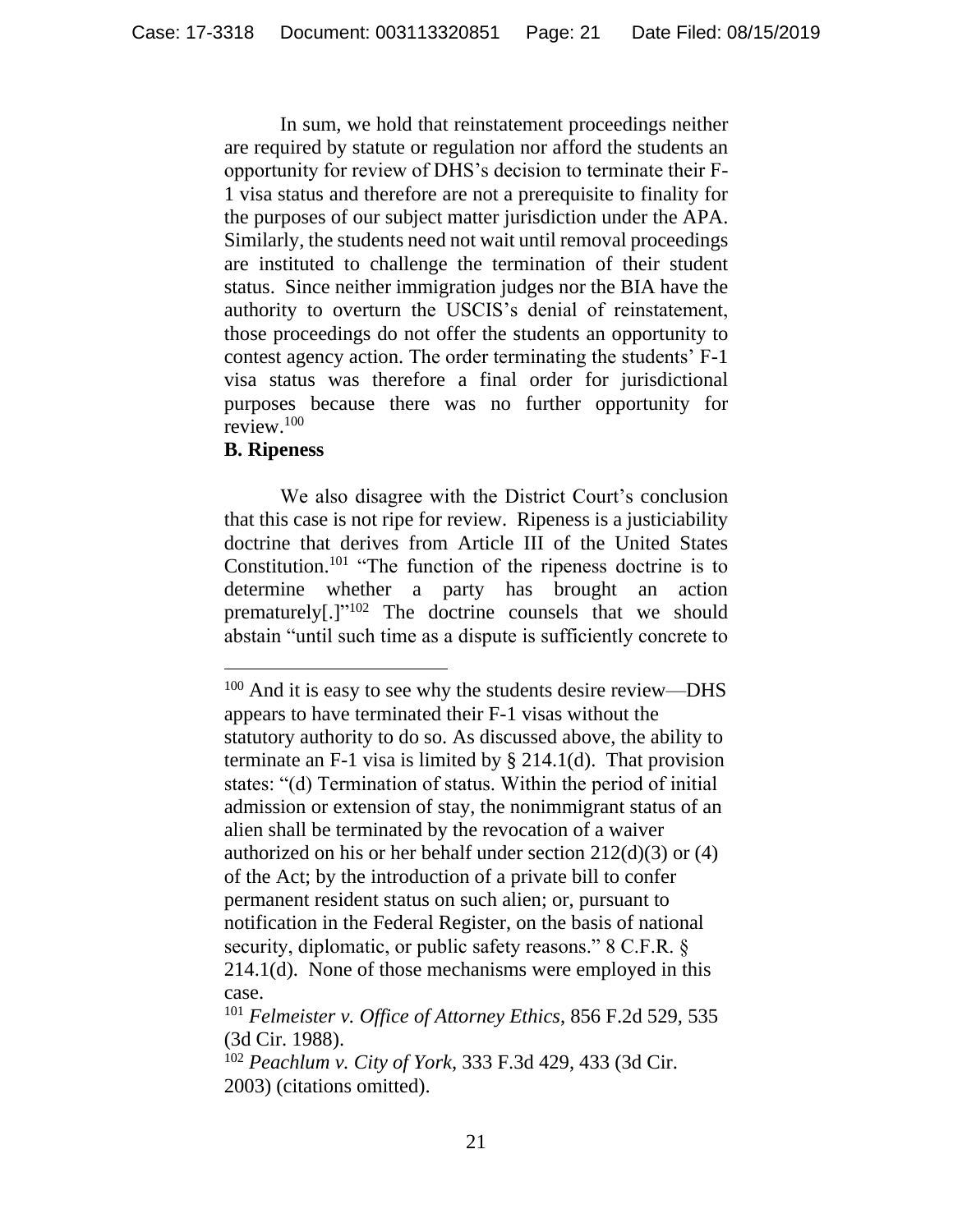satisfy the constitutional and prudential requirements of the doctrine."<sup>103</sup> We have recognized the following considerations that underpin the ripeness doctrine:

> [A]re the parties in a sufficiently adversarial posture to be able to present their positions vigorously; are the facts of the case sufficiently developed to provide the court with enough information on which to decide the matter conclusively; and is a party genuinely aggrieved so as to avoid expenditure of judicial resources on matters which have caused harm to no one.<sup>104</sup>

At bottom, the doctrine is inextricably tied to Article III's requirement of a case or controversy. It "requires that the challenge grow out of a 'real, substantial controversy between parties' involving a 'dispute definite and concrete.'"<sup>105</sup>

As previously discussed, the District Court found that ongoing reinstatement proceedings rendered this case unripe for review, "because Plaintiffs are seeking the same determination—whether their enrollments were fraudulent that they are already seeking from their pending [reinstatement] applications."<sup>106</sup> But, as we have just explained, the ongoing reinstatement proceedings do not provide an avenue to review ICE's termination of the students' F-1 visa status. Given that procedural conundrum, the posture of this case satisfies all of the traditional factors that we have considered in a ripeness analysis.

The parties are clearly sufficiently adversarial. The students are genuinely aggrieved after having their lawful status terminated and a notation of fraud placed on their

<sup>103</sup> *Id.*

<sup>104</sup> *Id.* at 433–34 (citing Erwin Chemerinsky, Federal Jurisdiction § 2.3.1 (1989)).

<sup>105</sup> *Id.* at 434 (quoting *Babbitt v. United Farm Workers Nat'l Union*, 442 U.S. 289, 298 (1979)).

<sup>106</sup> *See Fang*, 2017 WL 6453466, at \*3.